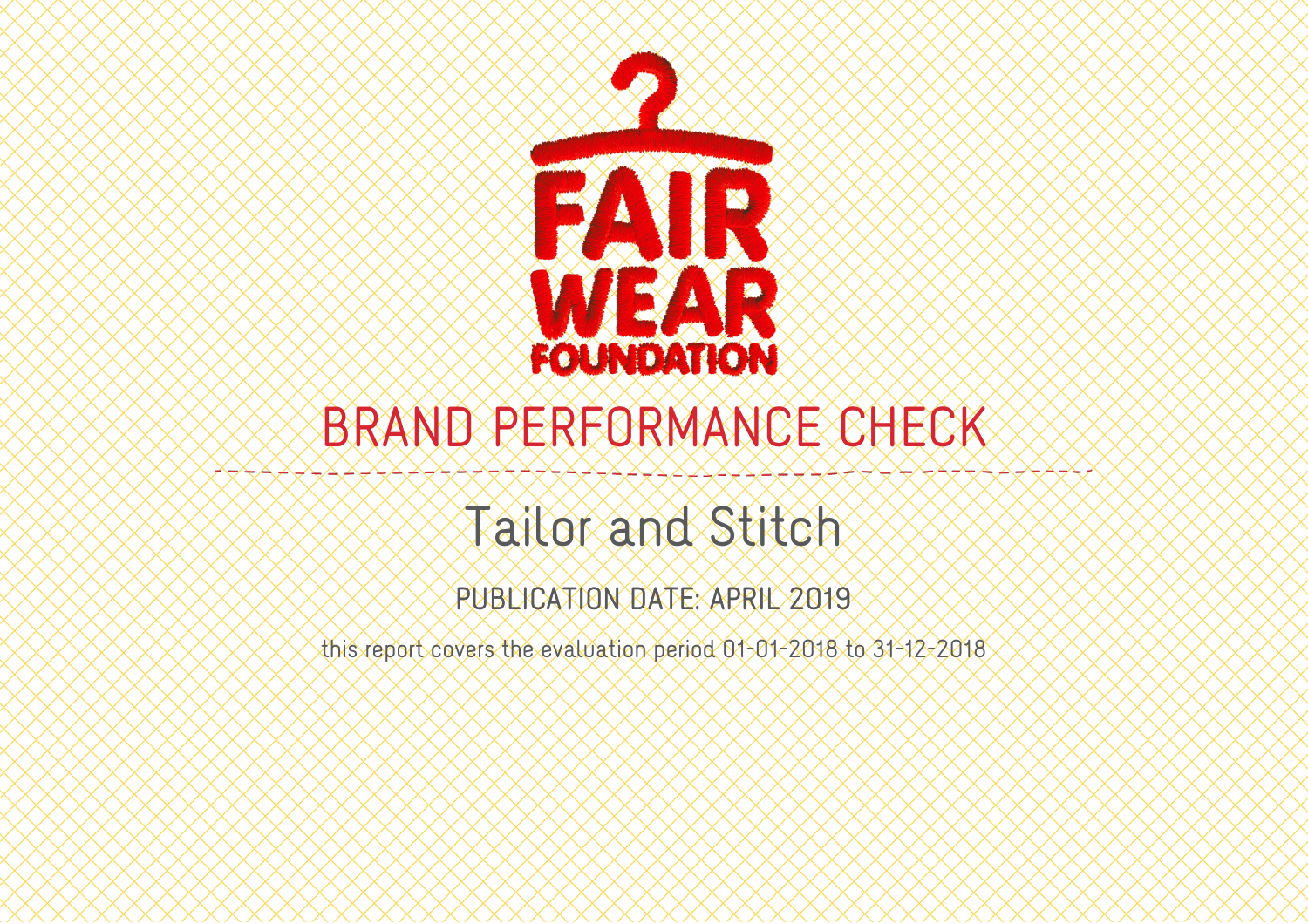#### ABOUT THE BRAND PERFORMANCE CHECK

Fair Wear Foundation believes that improving conditions for apparel product location workers requires change at many levels. Traditional efforts to improve conditions focus primarily on the product location. FWF, however, believes that the management decisions of clothing brands have an enormous influence for good or ill on product location conditions.

FWF's Brand Performance Check is a tool to evaluate and report on the activities of FWF's member companies. The Checks examine how member company management systems support FWF's Code of Labour Practices. They evaluate the parts of member company supply chains where clothing is assembled. This is the most labour intensive part of garment supply chains, and where brands can have the most influence over working conditions.

In most apparel supply chains, clothing brands do not own product locations, and most product locations work for many different brands. This means that in most cases FWF member companies have influence, but not direct control, over working conditions. As a result, the Brand Performance Checks focus primarily on verifying the efforts of member companies. Outcomes at the product location level are assessed via audits and complaint reports, however the complexity of the supply chains means that even the best efforts of FWF member companies cannot guarantee results.

Even if outcomes at the product location level cannot be guaranteed, the importance of good management practices by member companies cannot be understated. Even one concerned customer at a product location can have significant positive impacts on a range of issues like health and safety conditions or freedom of association. And if one customer at a product location can demonstrate that improvements are possible, other customers no longer have an excuse not to act. The development and sharing of these types of best practices has long been a core part of FWF's work.

The Brand Performance Check system is designed to accommodate the range of structures and strengths that different companies have, and reflects the different ways that brands can support better working conditions.

This report is based on interviews with member company employees who play important roles in the management of supply chains, and a variety of documentation sources, financial records, supplier data. The findings from the Brand Performance Check are summarized and published at www.fairwear.org. The online Brand Performance Check Guide provides more information about the indicators.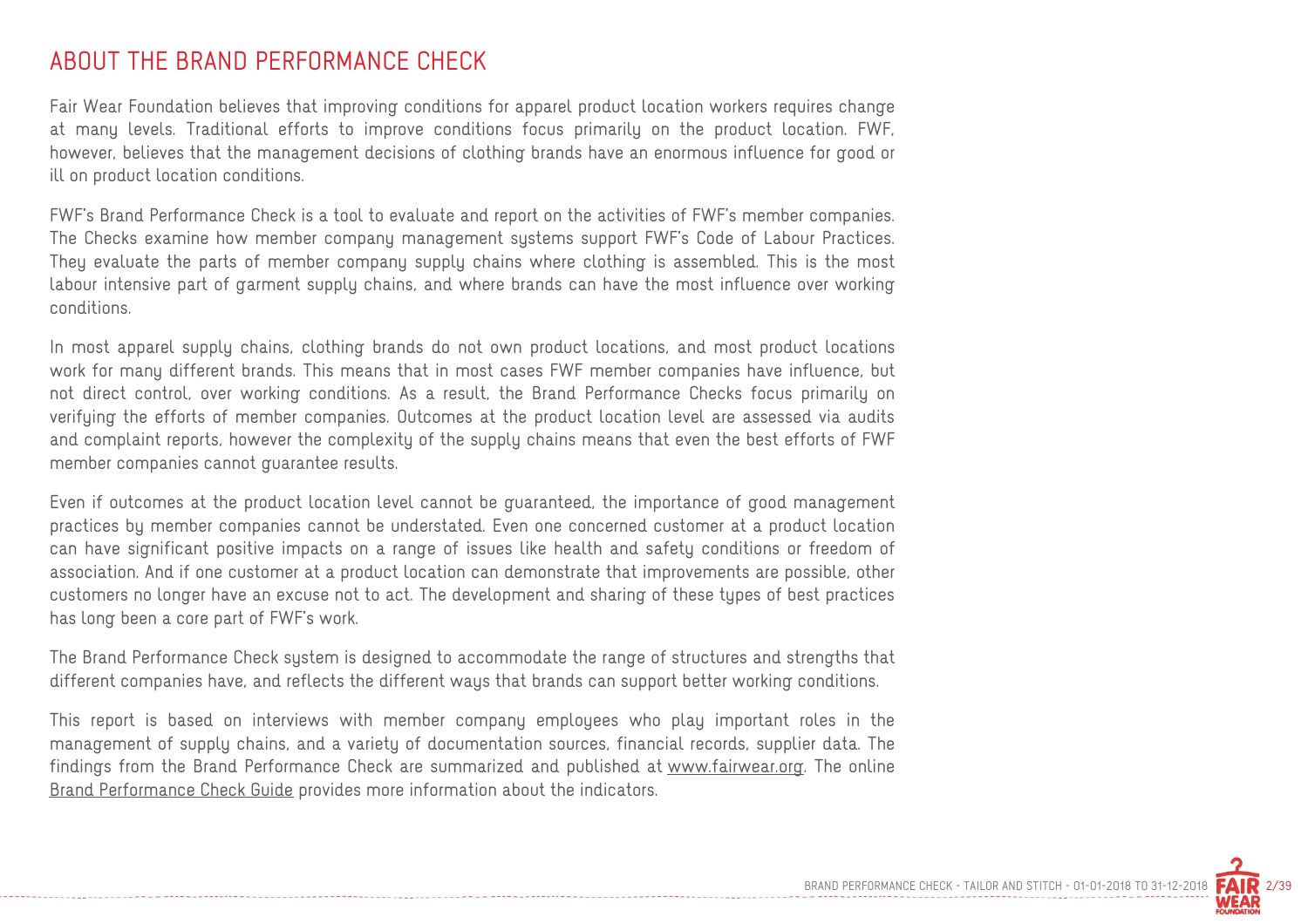#### BRAND PERFORMANCE CHECK OVERVIEW

#### Tailor and Stitch

#### Evaluation Period: 01-01-2018 to 31-12-2018

-----------------------------

| MEMBER COMPANY INFORMATION                                                                |                      |
|-------------------------------------------------------------------------------------------|----------------------|
| Headquarters:                                                                             | Sneek, Netherlands   |
| Member since:                                                                             | 28-01-2013           |
| Product types:                                                                            | Fashion, Workwear    |
| Production in countries where FWF is active:                                              | China, India, Turkey |
| Production in other countries:                                                            | Portugal             |
| <b>BASIC REQUIREMENTS</b>                                                                 |                      |
| Workplan and projected production location data for upcoming year have been<br>submitted? | Yes                  |
| Actual production location data for evaluation period was submitted?                      | Yes                  |
| Membership fee has been paid?                                                             | Yes                  |
| <b>SCORING OVERVIEW</b>                                                                   |                      |
| % of own production under monitoring                                                      | 96%                  |
| Benchmarking score                                                                        | 54                   |
| Category                                                                                  | Good                 |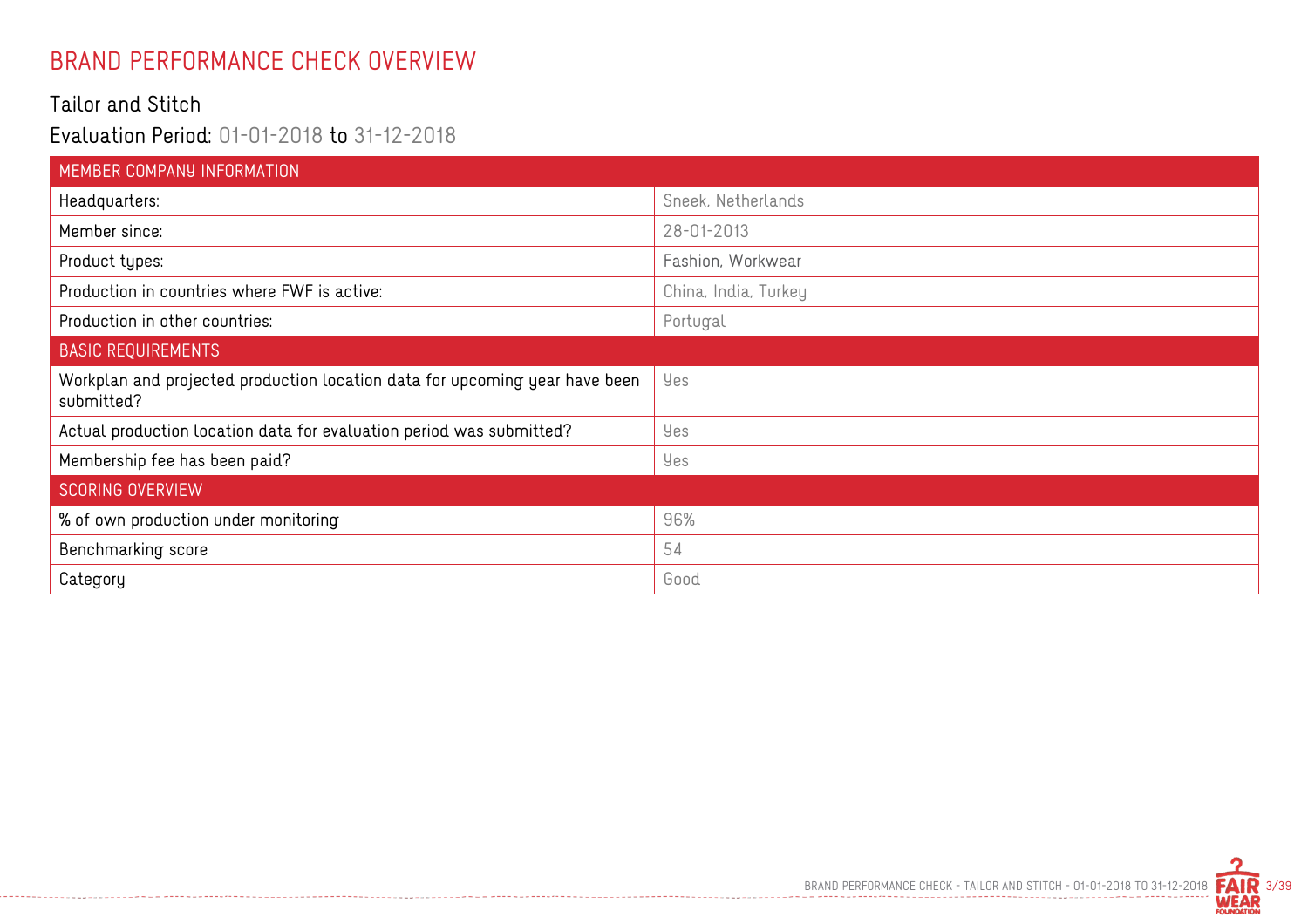#### Summary:

Tailor and Stitch has met most of FWF's performance requirements. Tailor and Stitch has monitored 96% of its purchasing volume, and meets the threshold for third-year members. The monitoring threshold consists of FWF audits, external audits and fulfilling monitoring requirements for its low-risk production location. The monitoring percentage, combined with a benchmark score of 54, means that FWF has awarded Tailor and Stitch the category 'Good'.

In 2018, Tailor and Stitch invested in a planning management software. This system was integrated with their supplier's planning system in order to enter projected lead times, track progress and project potential delays of orders and ultimately better manage excessive overtime. Furthermore, Tailor and Stitch completed their company code of conduct which integrates their company ethos as well as assessment of risks to the FWF labour standards. Tailor and Stitch made sure that each supplier signed their company code along side the FWF code of labour practice and supplier questionnaire as part of a binding agreement.

Tailor and Stitch has a second office in India, which means that production locations are regularly visited and there is frequent in person communication with factory management at their main suppliers. Whilst the majority of Tailor and Stitch's production is in India, FWF recommends that the company to also visit production locations such as China despite their small production quantities at this location. Furthermore, Tailor and Stitch should prioritise actively raising awareness about the FWF Code of Labour Practices and FWF complaint hotline. This can be done either using FWF's Workplace Education Programme (WEP) basic module, or another training related to the FWF CoLP and complaint hotline through service providers or brand staff.

In the next financial year, FWF recommends Tailor and Stitch to further analyse the wage levels in its factories and set target wages after analysis and discussion with factory management and local stakeholders. Tailor and Stitch can start this analysis at their newly acquired factory. Having ownership of this facility will allow Tailor and Stitch to further explore potential living wage pilots projects starting with this supplier.

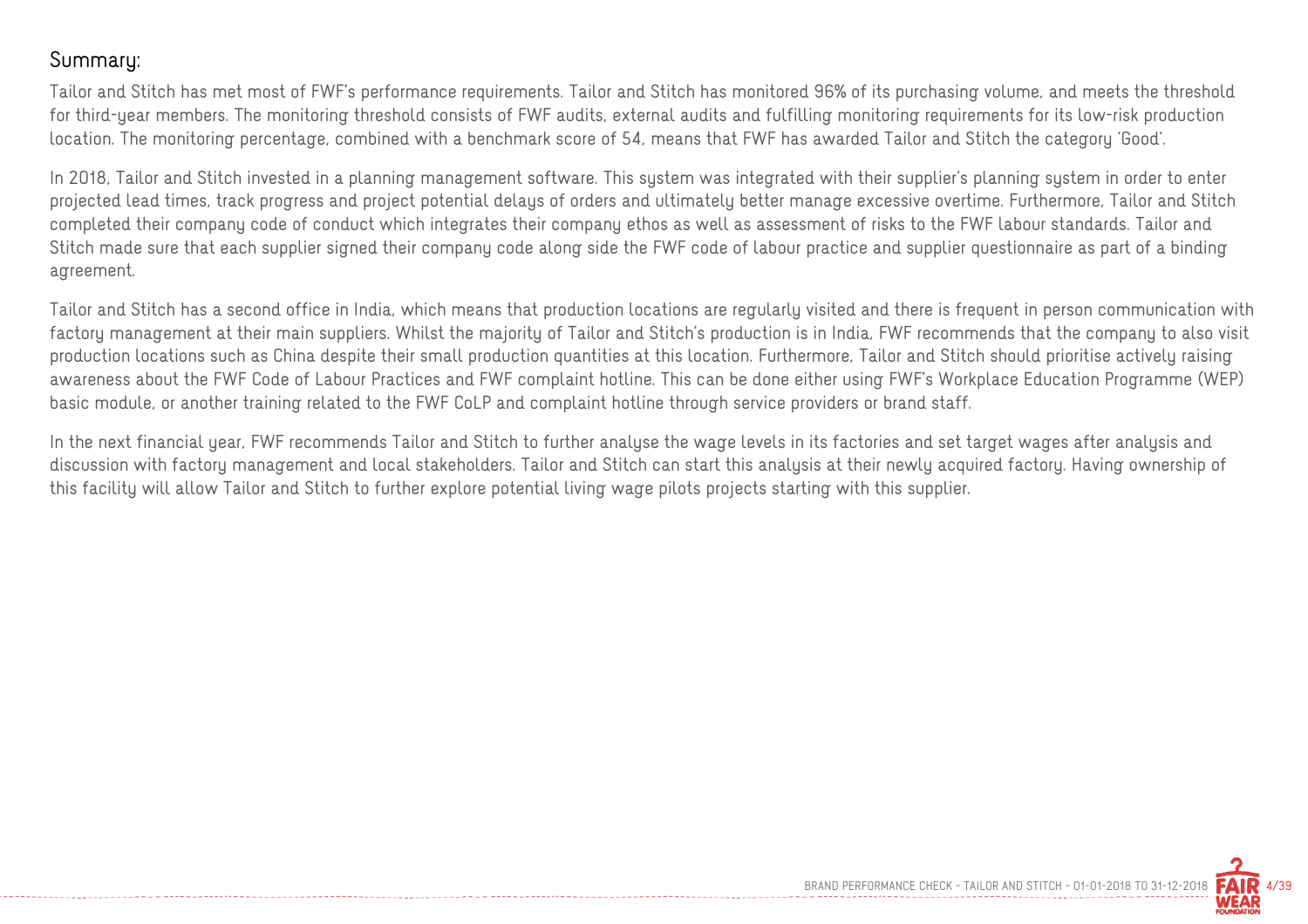#### PERFORMANCE CATEGORY OVERVIEW

Leader: This category is for member companies who are doing exceptionally well, and are operating at an advanced level. Leaders show best practices in complex areas such as living wages and freedom of association.

Good: It is FWF's belief that member companies who are making a serious effort to implement the Code of Labour Practices—the vast majority of FWF member companies—are 'doing good' and deserve to be recognized as such. They are also doing more than the average clothing company, and have allowed their internal processes to be examined and publicly reported on by an independent NGO. The majority of member companies will receive a 'Good' rating.

Needs Improvement: Member companies are most likely to find themselves in this category when major unexpected problems have arisen, or if they are unable or unwilling to seriously work towards CoLP implementation. Member companies may be in this category for one year only after which they should either move up to Good, or will be moved to suspended.

Suspended: Member companies who either fail to meet one of the Basic Requirements, have had major internal changes which means membership must be put on hold for a maximum of one year, or have been in Needs Improvement for more than one year. Member companies may remain in this category for one year maximum, after which termination proceedings will come into force.

Categories are calculated based on a combination of benchmarking score and the percentage of own production under monitoring. The specific requirements for each category are outlined in the Brand Performance Check Guide.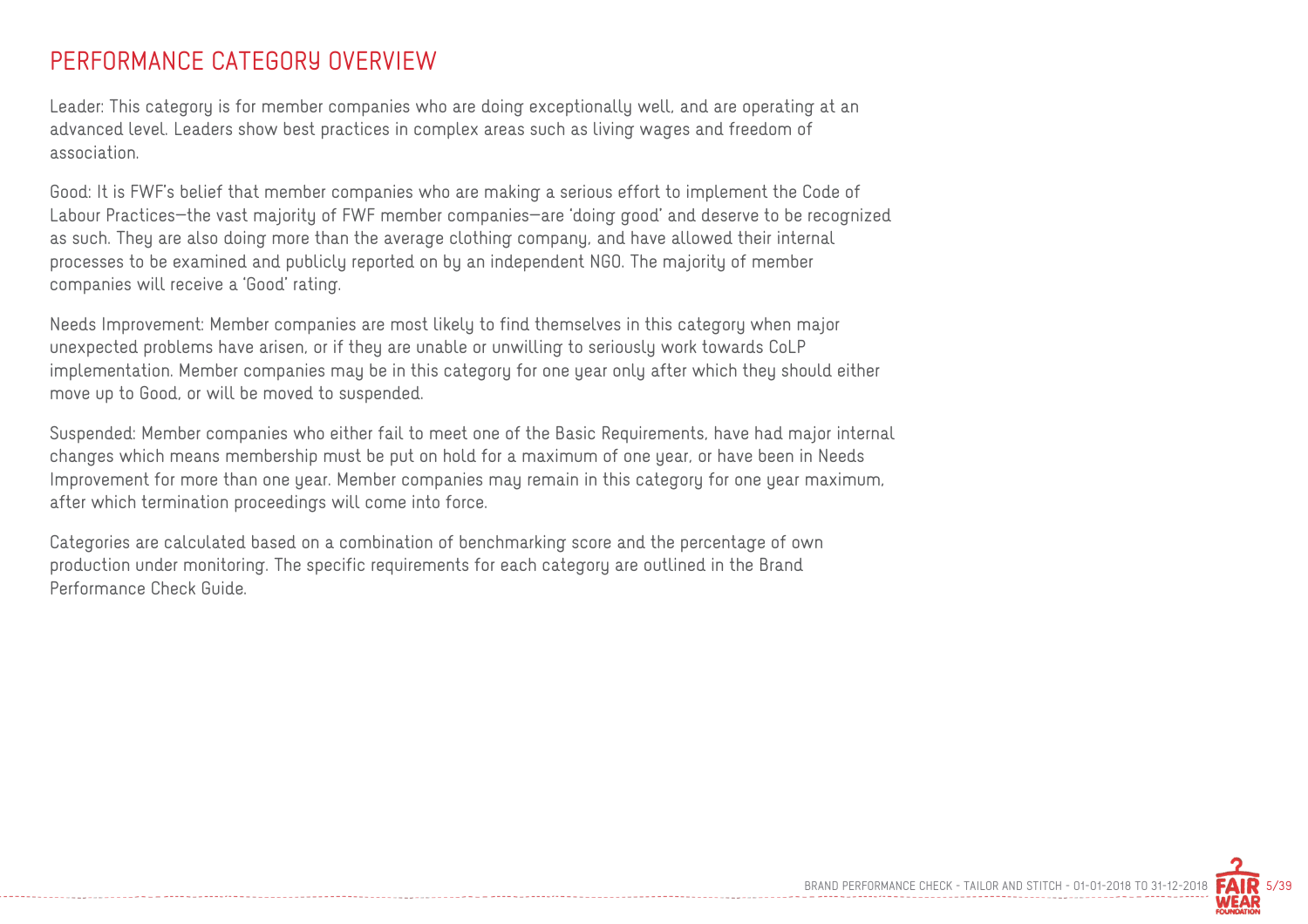#### 1. PURCHASING PRACTICES

| PERFORMANCE INDICATORS                                                                                                              | <b>RESULT</b> | RELEVANCE OF INDICATOR                                                                                                                                                           | <b>DOCUMENTATION</b>                                   | SCORE MAX | <b>MIN</b> |
|-------------------------------------------------------------------------------------------------------------------------------------|---------------|----------------------------------------------------------------------------------------------------------------------------------------------------------------------------------|--------------------------------------------------------|-----------|------------|
| 1.1a Percentage of production volume from<br>production locations where member company<br>buys at least 10% of production capacity. | 76%           | Member companies with less than 10% of a<br>production location's production capacity<br>generally have limited influence on<br>production location managers to make<br>changes. | Supplier information<br>provided by member<br>company. | 4         |            |

Comment: In 2018, 76% of Tailor and Stitch's production volume came from production locations where it buys at least 10% of production capacity.

| PERFORMANCE INDICATORS                                                                                                        | <b>RESULT</b> | RELEVANCE OF INDICATOR                                                                                                                                                                                                                                                                                                                         | <b>DOCUMENTATION</b>                                      | SCORE | MAX | <b>MIN</b> |
|-------------------------------------------------------------------------------------------------------------------------------|---------------|------------------------------------------------------------------------------------------------------------------------------------------------------------------------------------------------------------------------------------------------------------------------------------------------------------------------------------------------|-----------------------------------------------------------|-------|-----|------------|
| 1.1b Percentage of production volume from<br>production locations where member company<br>buys less than 2% of its total FOB. | 0%            | FWF provides incentives to clothing brands to<br>consolidate their supplier base, especially at<br>the tail end, as much as possible, and<br>rewards those members who have a small tail<br>end. Shortening the tail end reduces social<br>compliance risks and enhances the impact of<br>efficient use of capital and remediation<br>efforts. | Production location<br>information as<br>provided to FWF. | 4     | 4   | 0          |

Comment: In 2018, Tailor and Stitch had no production location where it buys less than 2% of its total FOB.

| PERFORMANCE INDICATORS                                                                                                                 | <b>RESULT</b> | RELEVANCE OF INDICATOR                                                                                                                                                         | <b>DOCUMENTATION</b>                                   | $^{\prime}$ SCORE $\pm$ | MAX | <b>MIN</b> |
|----------------------------------------------------------------------------------------------------------------------------------------|---------------|--------------------------------------------------------------------------------------------------------------------------------------------------------------------------------|--------------------------------------------------------|-------------------------|-----|------------|
| 1.2 Percentage of production volume from<br>production locations where a business<br>relationship has existed for at least five years. | 11%           | Stable business relationships support most<br>aspects of the Code of Labour Practices, and<br>give production locations a reason to invest in<br>improving working conditions. | Supplier information<br>provided by member<br>company. |                         |     |            |

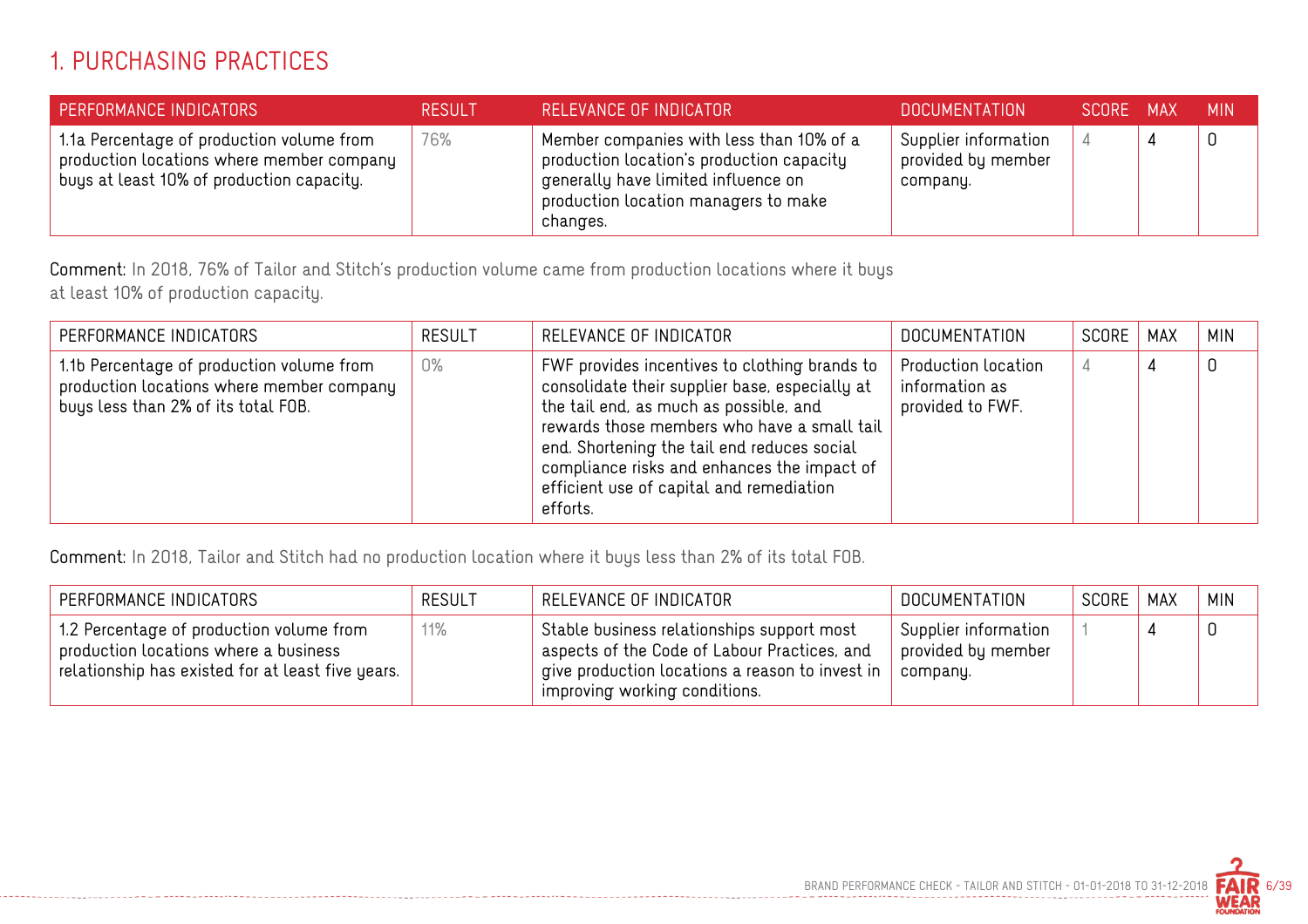Comment: Tailor and Stitch has had a business relationship existing for more than five years at only one of its suppliers. The other suppliers have more recently been acquired, and sometimes change due to quality issues.

Recommendation: FWF continues to recommend Tailor and Stitch to maintain stable business relationships with suppliers. Long term relationships support most aspects of the Code of Labour Practices, and can give factories a reason to invest in improving working conditions.

| PERFORMANCE INDICATORS                                                                                                                                               | RESULT | RELEVANCE OF INDICATOR                                                                                                                                  | DOCUMENTATION                | SCORE | <b>MAX</b> | <b>MIN</b> |
|----------------------------------------------------------------------------------------------------------------------------------------------------------------------|--------|---------------------------------------------------------------------------------------------------------------------------------------------------------|------------------------------|-------|------------|------------|
| 1.3 All (new) production locations are required<br>to sign and return the questionnaire with the<br>Code of Labour Practices before first bulk<br>orders are placed. | Yes    | The CoLP is the foundation of all work<br>between production locations and brands,<br>and the first step in developing a<br>commitment to improvements. | Signed CoLPs are on<br>file. |       |            | 0          |

Comment: In 2018, Tailor and Stitch started working with one new production location. Tailor and Stitch was able to show that the new supplier had signed and returned the questionnaire before the first bulk orders were placed.

| PERFORMANCE INDICATORS                                                                                                | <b>RESULT</b> | RELEVANCE OF INDICATOR                                                                                    | <b>DOCUMENTATION</b>                                                                                | SCORE | MAX | <b>MIN</b> |
|-----------------------------------------------------------------------------------------------------------------------|---------------|-----------------------------------------------------------------------------------------------------------|-----------------------------------------------------------------------------------------------------|-------|-----|------------|
| 1.4 Member company conducts human rights<br>due diligence at all (new) production<br>locations before placing orders. | Intermediate  | Due diligence helps to identify, prevent and<br>mitigate potential human rights problems at<br>suppliers. | Documentation may<br>include pre-audits,<br>existing audits, other<br>types of risk<br>assessments. |       |     |            |

Comment: Tailor and Stitch makes use of their India local team to visit new production locations, and gathers any existing audit reports. Tailor and Stitch also uses check list of their own internal criteria for quality and environmental standards as well as social compliance, which the team reports back to the headquarters. Evaluation of location include things like checking facilities safety, waste management as well as the ability to produce all products in-house. This is a basis for mitigating risks such as subcontracting. The decision to source at the new location is finalised in the team meetings with the rest of the production team at the headquarters, based on the checklist outcomes.

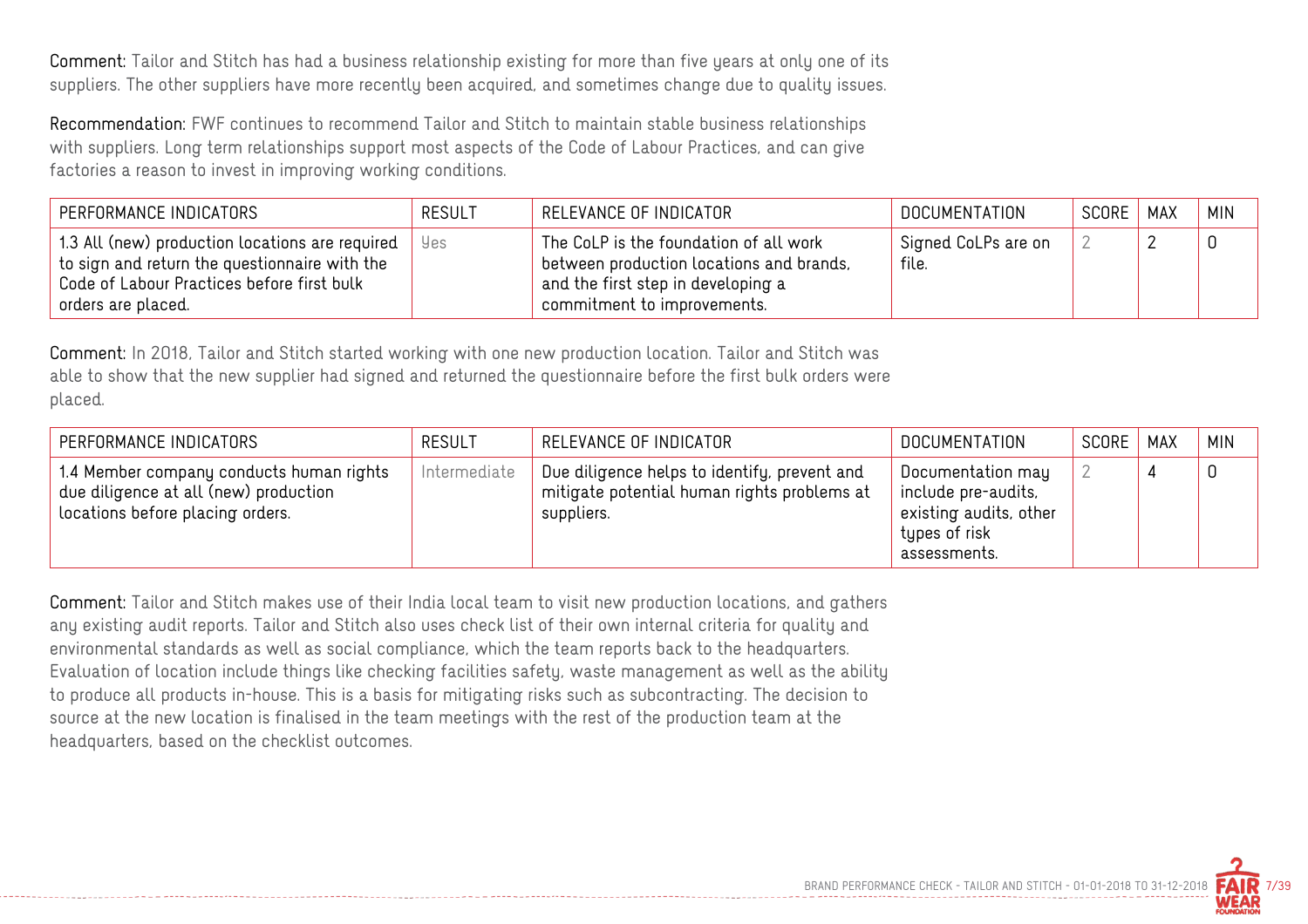Furthermore, during these visits general factory information is collected, including asking who else is buying there to get an understanding of the customer base in case any other FWF members are working there. With the establishment of the new company code of labour practice, social and environmental compliance issues are also initially discussed with supplier. Discussions of the factory conditions and checks are regularly done by the local team to assure continuous evaluations. Representatives from the headquarter staff visit locations outside of India and use the same evaluation process.

Recommendation: FWF recommends Tailor and Stitch to further explicitly describe the process of assessing working conditions at potential new suppliers in a sourcing strategy that is agreed upon with top management/sourcing staff. Tailor and Stitch could still incorporate FWF's health and safety checklist as well as including discussions to check if the production location has a (legally required) anti-harassment committee and other risks specific to the sourcing country.

| PERFORMANCE INDICATORS                                                                                      | <b>RESULT</b> | RELEVANCE OF INDICATOR                                                                                                                    | DOCUMENTATION                                                                               | SCORE | <b>MAX</b> | <b>MIN</b> |
|-------------------------------------------------------------------------------------------------------------|---------------|-------------------------------------------------------------------------------------------------------------------------------------------|---------------------------------------------------------------------------------------------|-------|------------|------------|
| 1.5 Production location compliance with Code<br>of Labour Practices is evaluated in a<br>systematic manner. | No            | A systemic approach is required to integrate<br>social compliance into normal business<br>processes, and supports good<br>decisionmaking. | Documentation of<br>systemic approach:<br>rating systems,<br>checklists, databases,<br>etc. |       |            | 0          |

Comment: Tailor and Stitch makes use of in person visits to factories, communication via email and planning software evaluate individual supplier. In India, Tailor and Stitch makes use of their local staff to follow up on compliance issues, which is then communicated back to the CSR person at the headquarters. At the remaining production locations, compliance is checked during visits by the production manager. This evaluation is being done at individual supplier basis, and information is stored separately in either meeting minutes, or spreadsheets. The evaluation of compliance with Code of Labour Practices however is not completed in a systematic way, and sometimes adhoc based on ongoing issues at factory. Tailor and Stitch does not have a systematic overview of compliance of its supplier, which is documented over time. The evaluation outcomes do not formally influence Tailor and Stitch's production decisions yet.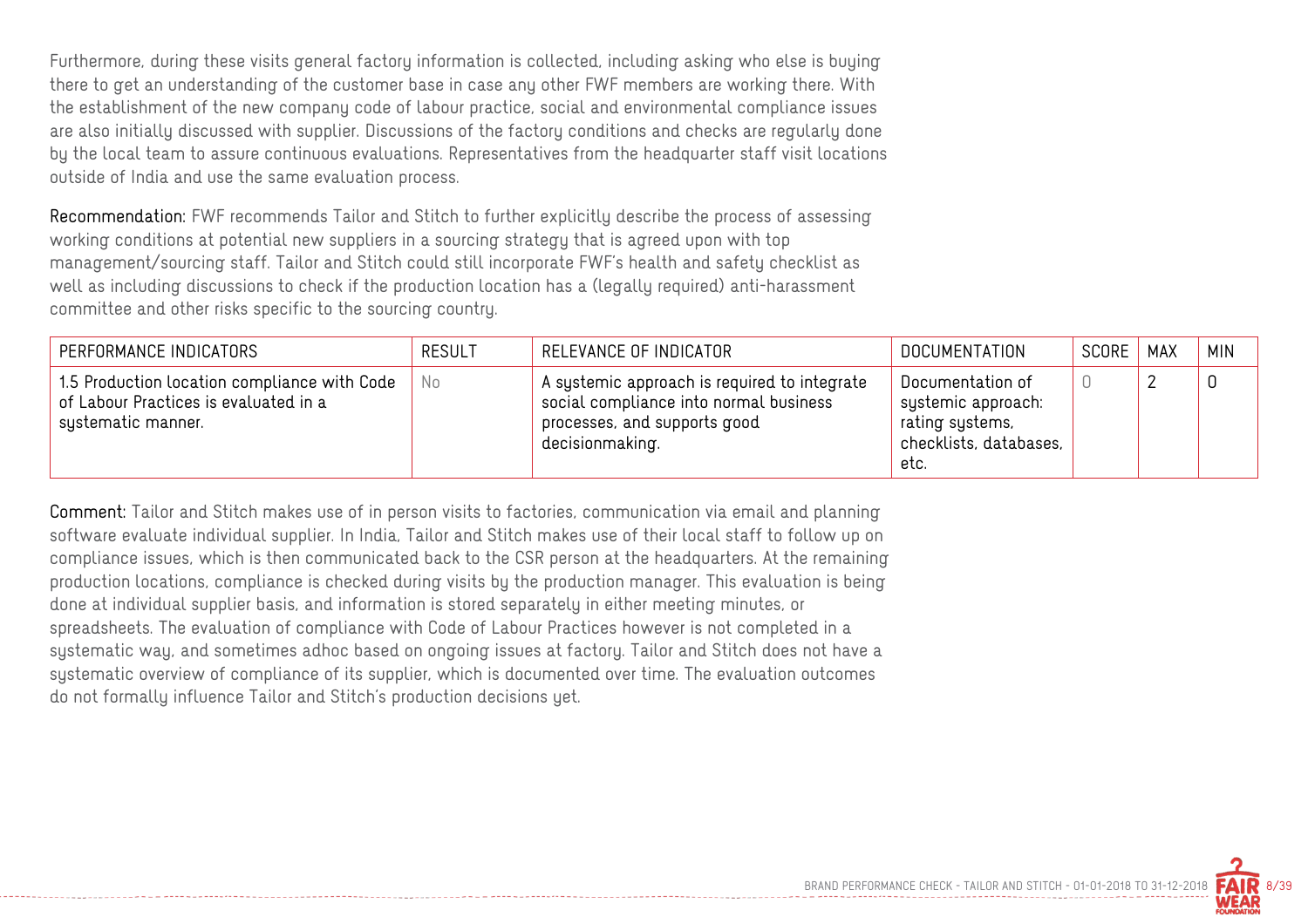Recommendation: FWF encourages Tailor and Stitch to develop an evaluation/grading system for suppliers where compliance with labour standards is a criterion for future order placement. Part of the system can be to create an incentive for rewarding suppliers for realised improvements in working conditions. Such a system can show whether and what information is missing per supplier and can include outcomes of audits, trainings and/or complaints. Similarly, developing a comparison of suppliers outcomes can help track progress at each supplier, and help identify which production location is best to reward.

| PERFORMANCE INDICATORS                                                                       | RESULT                          | RELEVANCE OF INDICATOR                                                                                                                         | DOCUMENTATION                                   | SCORE | <b>MAX</b> | <b>MIN</b> |
|----------------------------------------------------------------------------------------------|---------------------------------|------------------------------------------------------------------------------------------------------------------------------------------------|-------------------------------------------------|-------|------------|------------|
| 1.6 The member company's production<br>planning systems support reasonable working<br>hours. | General or<br>ad-hoc<br>system. | Member company production planning<br>systems can have a significant impact on the<br>levels of excessive overtime at production<br>locations. | Documentation of<br>robust planning<br>systems. |       |            | 0          |

Comment: In 2018, Tailor and Stitch set up an advanced management software to assist them and their suppliers with production planning. Whilst suppliers where resistant to the new system at first, Tailor and Stitch provided initial support to integrate the suppliers into this new system. Tailor and Stitch is responsible for fabrics, therefore is able to use the system to plan retrospectively, to set their own internal deadlines for fabric delivery. Tailor and Stitch has a good idea of the working minutes for their different styles. They have an overview of factory capacity and availability in specific months of the year.

Factories are able to provide their own projected lead times and set deadlines and timelines for delivery of fabrics. This is easily tracked and modified where needed using the new planning software. The new system also works as a communication tool with suppliers. Tailor and Stitch was able to show the efficiency of this system, due to the decrease in last minute air freight needed to complete orders. Now majority is produced on time and shipped via sea freight. Because Tailor and Stitch does not work with seasons, but rather on an order basis, often with recurring orders; they have the flexibility to shift orders to outside peak production times for factories. Therefore orders are spread out throughout the year, and with the help of this new tool, both suppliers as well as Tailor and Stitch can keep an overview of orders and flag any delays or production issues.

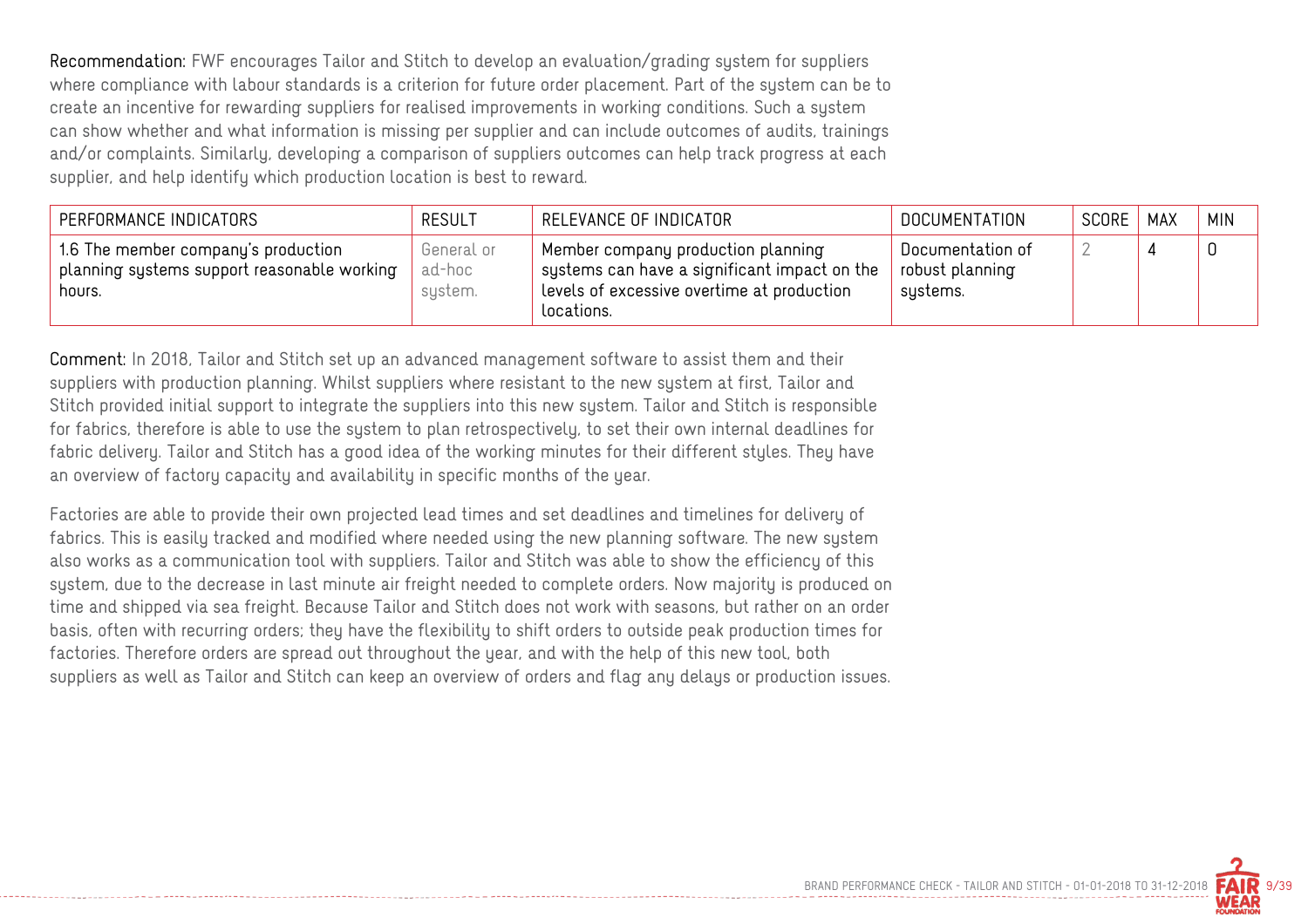Recommendation: FWF advises Tailor and Stitch to reach out to other clients at the supplier to try resolve this issue. Furthermore, Tailor and Stitch can integrate an overview of factory capacities into their planning system to be able to better forecast peak production times. A good production planning system needs to be established based on the production capacity of the factory for regular working hours and information on working minutes per style.

| PERFORMANCE INDICATORS                                                             | <b>RESULT</b>           | RELEVANCE OF INDICATOR                                                                                                                                                                                         | <b>DOCUMENTATION</b>                                                                                                                                                                                                        | SCORE | MAX | <b>MIN</b>  |
|------------------------------------------------------------------------------------|-------------------------|----------------------------------------------------------------------------------------------------------------------------------------------------------------------------------------------------------------|-----------------------------------------------------------------------------------------------------------------------------------------------------------------------------------------------------------------------------|-------|-----|-------------|
| 1.7 Degree to which member company<br>mitigates root causes of excessive overtime. | Intermediate<br>efforts | Some production delays are outside of the<br>control of member companies; however there<br>are a number of steps that can be taken to<br>address production delays without resorting<br>to excessive overtime. | Evidence of how<br>member responds to<br>excessive overtime<br>and strategies that<br>help reduce the risk<br>of excessive overtime,<br>such as: root cause<br>analysis, reports,<br>correspondence with<br>factories, etc. |       | 6   | $\mathbf 0$ |

Comment: Excessive overtime was found in two audits conducted by FWF in November and December 2017, Tailor and Stitch had discussions with factory management in 2018 to follow up on these outcomes. Tailor and Stitch believes with the help of the new planning systems set up in 2018 with the suppliers, there should be a decrease in overtime. A verification audit is still needed to confirm this.

Tailor and Stitch has discussion with suppliers on how to reduce overtime. The company is flexible with their production plan, which gives the factory more freedom to decide when orders should be placed and deadlines for receiving materials. Tailor and Stitch feels like they have little influence on the overtime because the factory also produces largely for the internal market who place orders late and have last minute changes to their orders.

Tailor and Stitch uses air freight to ship orders at their own cost in case of any delays or if there are hard deadlines which cannot be moved. Furthermore, in 2018, Tailor and Stitch moved orders to the low season, in order not to compete with other production for clients at peak times.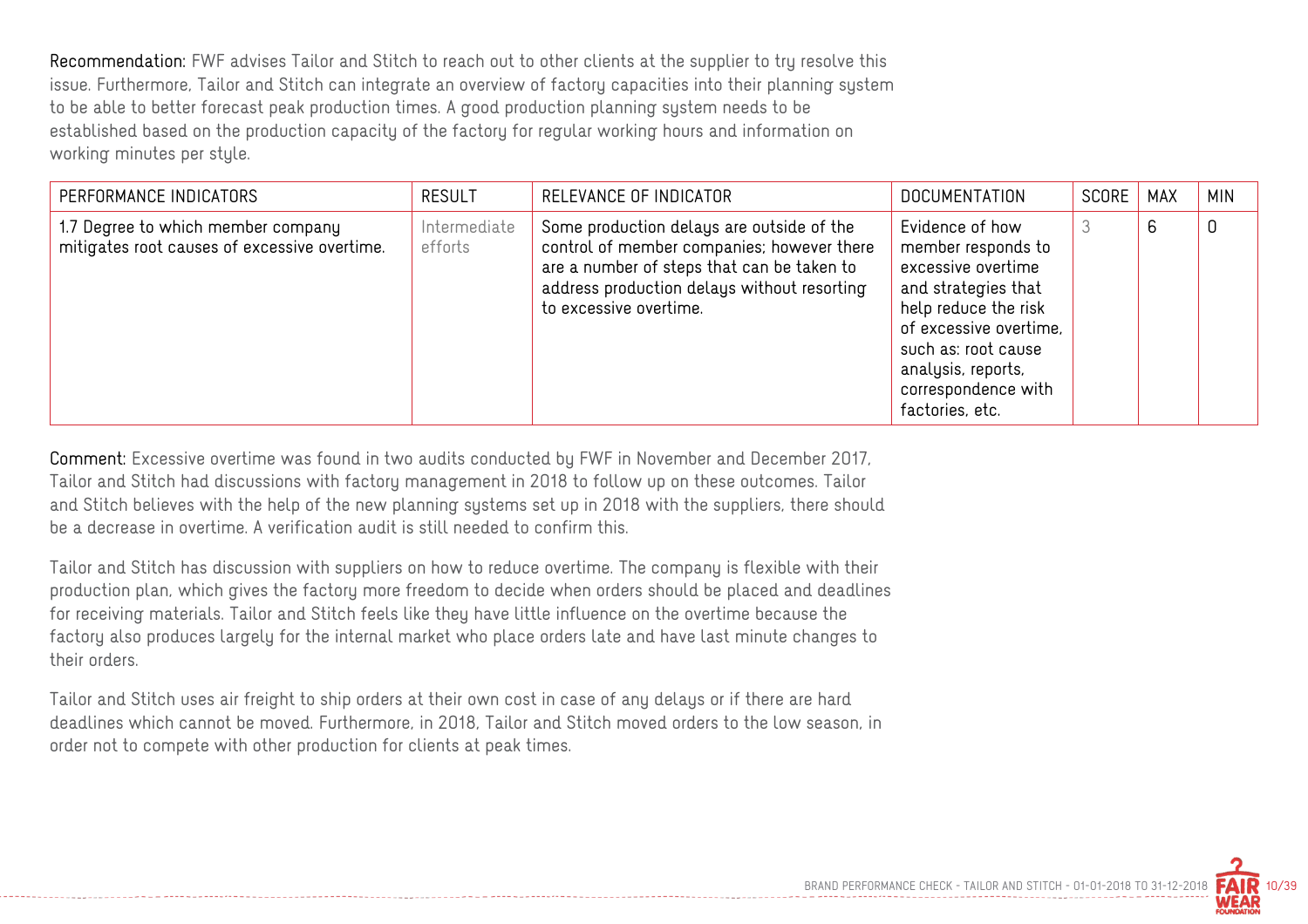Recommendation: FWF recommends Tailor and Stitch to conduct further analysis at suppliers on overtime across the 12 months of the year to find a link between their dates for orders and occurrence of excessive overtime. Besides discussing it with the supplier and assessing root causes, FWF strongly recommends Tailor and Stitch to actively take measures when excessive overtime is found. Taking measures to ensure that the brand knows and shows whether excessive overtime takes place at a supplier is key in resolving the issue. Measures such as regular checks by the local technician, documents checking and interviewing workers help assess whether excessive overtime takes place.

| PERFORMANCE INDICATORS                                                                                               | <b>RESULT</b> | RELEVANCE OF INDICATOR                                                                                                                                                                                          | DOCUMENTATION                                                                                                               | SCORE | MAX | <b>MIN</b> |
|----------------------------------------------------------------------------------------------------------------------|---------------|-----------------------------------------------------------------------------------------------------------------------------------------------------------------------------------------------------------------|-----------------------------------------------------------------------------------------------------------------------------|-------|-----|------------|
| 1.8 Member company can demonstrate the<br>link between its buying prices and wage<br>levels in production locations. | Intermediate  | Understanding the labour component of<br>buying prices is an essential first step for<br>member companies towards ensuring the<br>payment of minimum wages - and towards<br>the implementation of living wages. | Interviews with<br>production staff,<br>documents related to<br>member's pricing<br>policy and system,<br>buying contracts. |       |     |            |

Comment: Tailor and Stitch uses an open costing system that can give them the break down per material, overhead done, rates of work per day and rate per product.

(main supplier works with hourly wages rather than piece rate, Tailor Stitch uses total wages per workers other supplier)

This information is available for their main product groups made at all main suppliers in India. Especially with payments being made to the bank, Tailor and Stitch is able to see payslips and compare them to wages transferred directly into bank accounts. Tailor and Stitch makes sure that at a minimum the wages meet the district level minimum wage.

Whilst Tailor and Stitch is quite well informed about production locations in India, at the remaining locations in Portugal, China and Turkey which account for 20% of their total production, the cost break down is less detailed. Tailor and Stitch mainly purchased ready made products from these locations and thus is still in discussions with the suppliers on the pricing breakdown.

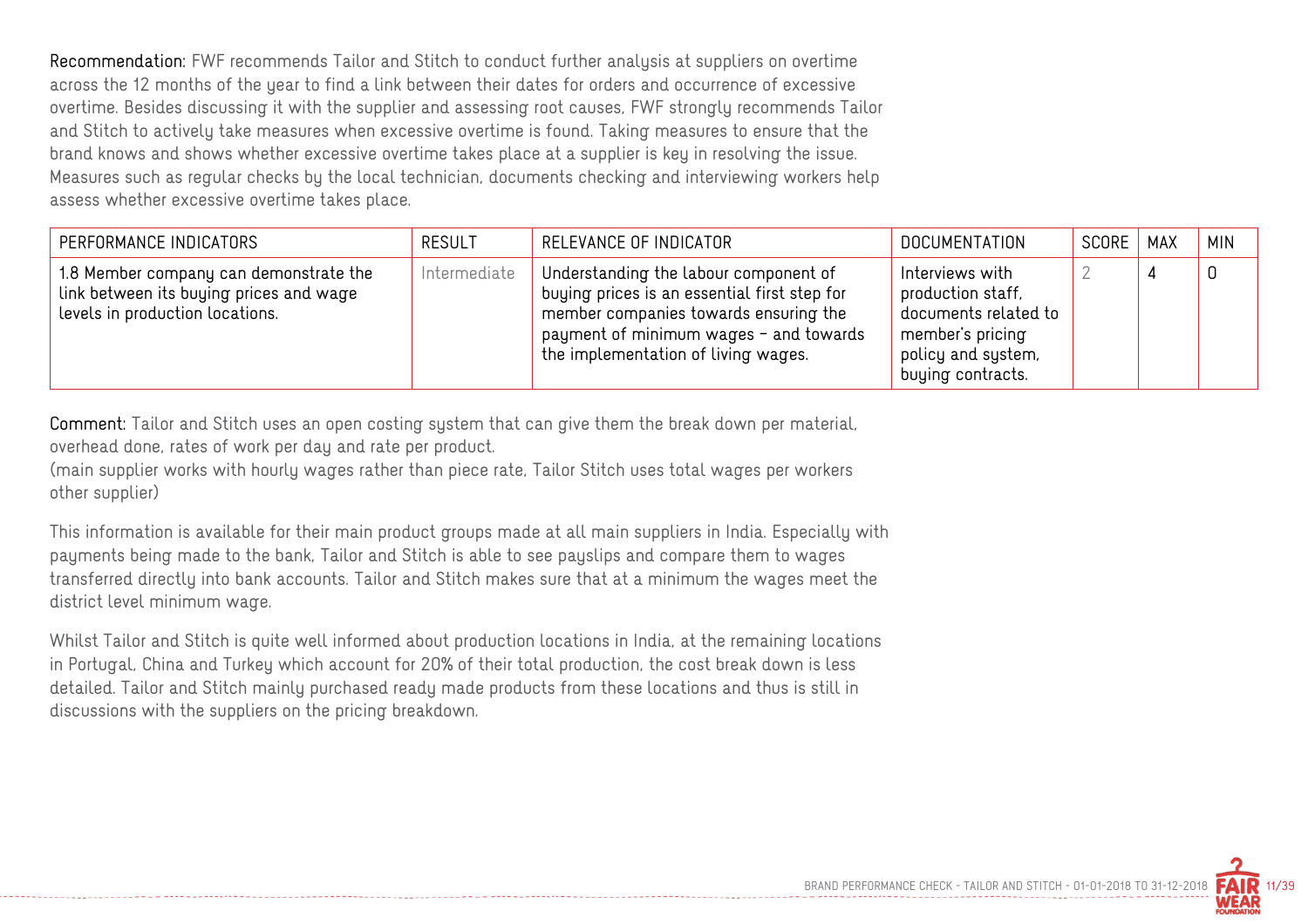Recommendation: FWF recommends Tailor and Stitch to investigate wage levels at all production countries, among others by making use of FWFs Wage Ladder and country studies. Tailor and Stitch needs to expand their knowledge of cost break downs of all product groups, including those outside their main ranges offered. As an advanced step, increased transparency in costing and productivity gives insight in the labour costs per product. This forms the basis for ensuring enough is paid to cover at least minimum wage and for making steps towards living wages.

| PERFORMANCE INDICATORS                                                                                                                                                 | <b>RESULT</b> | RELEVANCE OF INDICATOR                                                                                                                                                                                                                                                        | <b>DOCUMENTATION</b>                                                                                                                                                                                          | SCORE | MAX | <b>MIN</b> |
|------------------------------------------------------------------------------------------------------------------------------------------------------------------------|---------------|-------------------------------------------------------------------------------------------------------------------------------------------------------------------------------------------------------------------------------------------------------------------------------|---------------------------------------------------------------------------------------------------------------------------------------------------------------------------------------------------------------|-------|-----|------------|
| 1.9 Member company actively responds if<br>production locations fail to pay legal<br>minimum wages and/or fail to provide wage<br>data to verify minimum wage is paid. | Yes           | If a supplier fails to pay minimum wage or<br>minimum wage payments cannot be verified,<br>FWF member companies are expected to hold<br>management of the supplier accountable for<br>respecting local labour law. Payment below<br>minimum wage must be remediated urgently. | Complaint reports,<br>CAPs, additional<br>emails, FWF Audit<br>Reports or additional<br>monitoring visits by a<br>FWF auditor, or other<br>documents that show<br>minimum wage issue<br>is reported/resolved. |       | 0   | $-2$       |

Comment: Three audits conducted in 2017 revealed that the Tailor and Stitch's suppliers were paying below the legal minimum wage. Tailor and Stitch sent their local staff in India to follow up on this and have discussions with factory management. The factory provided some worker's payslips from the start of the new year 2018, as evidence of increased wages that were above the legal minimum wage. Tailor and Stitch was able to show this evidence of improvements during the performance check.

Recommendation: FWF strongly recommends Tailor and Stitch to always verify whether legal minimum wage issues have actually been resolved in case factory management claims so. Tailor and Stitch could plan a monitoring visit of one of FWF's auditors to check whether the issue has actually been resolved as a next step.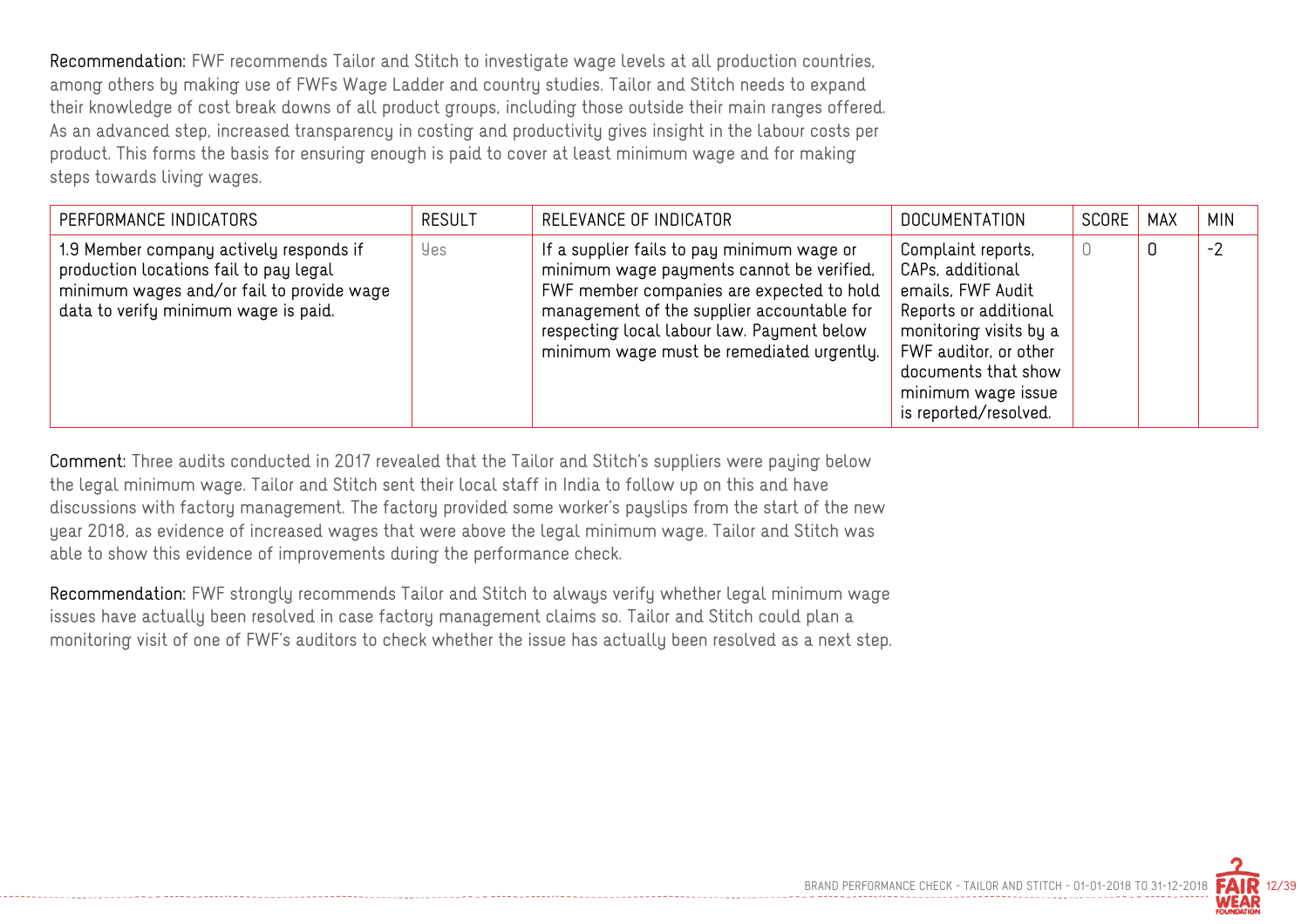| PERFORMANCE INDICATORS                                                           | <b>RESULT</b> | RELEVANCE OF INDICATOR                                                                                                                                                                                                                           | DOCUMENTATION                                                                                                              | SCORE | MAX | <b>MIN</b> |
|----------------------------------------------------------------------------------|---------------|--------------------------------------------------------------------------------------------------------------------------------------------------------------------------------------------------------------------------------------------------|----------------------------------------------------------------------------------------------------------------------------|-------|-----|------------|
| 1.10 Evidence of late payments to suppliers by $\parallel$ No<br>member company. |               | Late payments to suppliers can have a<br>negative impact on production locations and<br>their ability to pay workers on time. Most<br>garment workers have minimal savings, and<br>even a brief delay in payments can cause<br>serious problems. | Based on a complaint<br>or audit report; review<br>of production location<br>and member<br>company financial<br>documents. |       | 0   | $-1$       |

| PERFORMANCE INDICATORS                                                                                                                                | <b>RESULT</b> | RELEVANCE OF INDICATOR                                                                                                                                                                         | <b>DOCUMENTATION</b>                                                                                                                                                       | SCORE | MAX | <b>MIN</b> |
|-------------------------------------------------------------------------------------------------------------------------------------------------------|---------------|------------------------------------------------------------------------------------------------------------------------------------------------------------------------------------------------|----------------------------------------------------------------------------------------------------------------------------------------------------------------------------|-------|-----|------------|
| 1.11 Degree to which member company<br>assesses and responds to root causes for<br>wages that are lower than living wages in<br>production locations. | Insufficient  | Assessing the root causes for wages lower<br>than living wages will determine what<br>strategies/interventions are needed for<br>increasing wages, which will result in a<br>systemic approach | Evidence of how<br>payment below living<br>wage was addressed,<br>such as: Internal<br>policy and strategy<br>documents, reports,<br>correspondence with<br>factories, etc |       | 6   | 0          |

Comment: In 2018, Tailor and Stitch did not prioritise the assessment of root causes for wages that are lower than living wages, because the company felt there were still many other ongoing discussions with suppliers on compliance and quality issues, such as paying the legal minimum wage to workers. Therefore, living wages was not a topic discussed with suppliers.

Requirement: Tailor and Stitch must assess the root causes of wages that are lower than living wages, taking into account it's leverage and effect of its own pricing policy. Tailor and Stitch is expected to take an active role in discussing living wages with its suppliers. The FWF wage ladder can be used as a tool to implement living wages, to document, monitor, negotiate and evaluate the improvements at its suppliers as well as the costing sheets per country.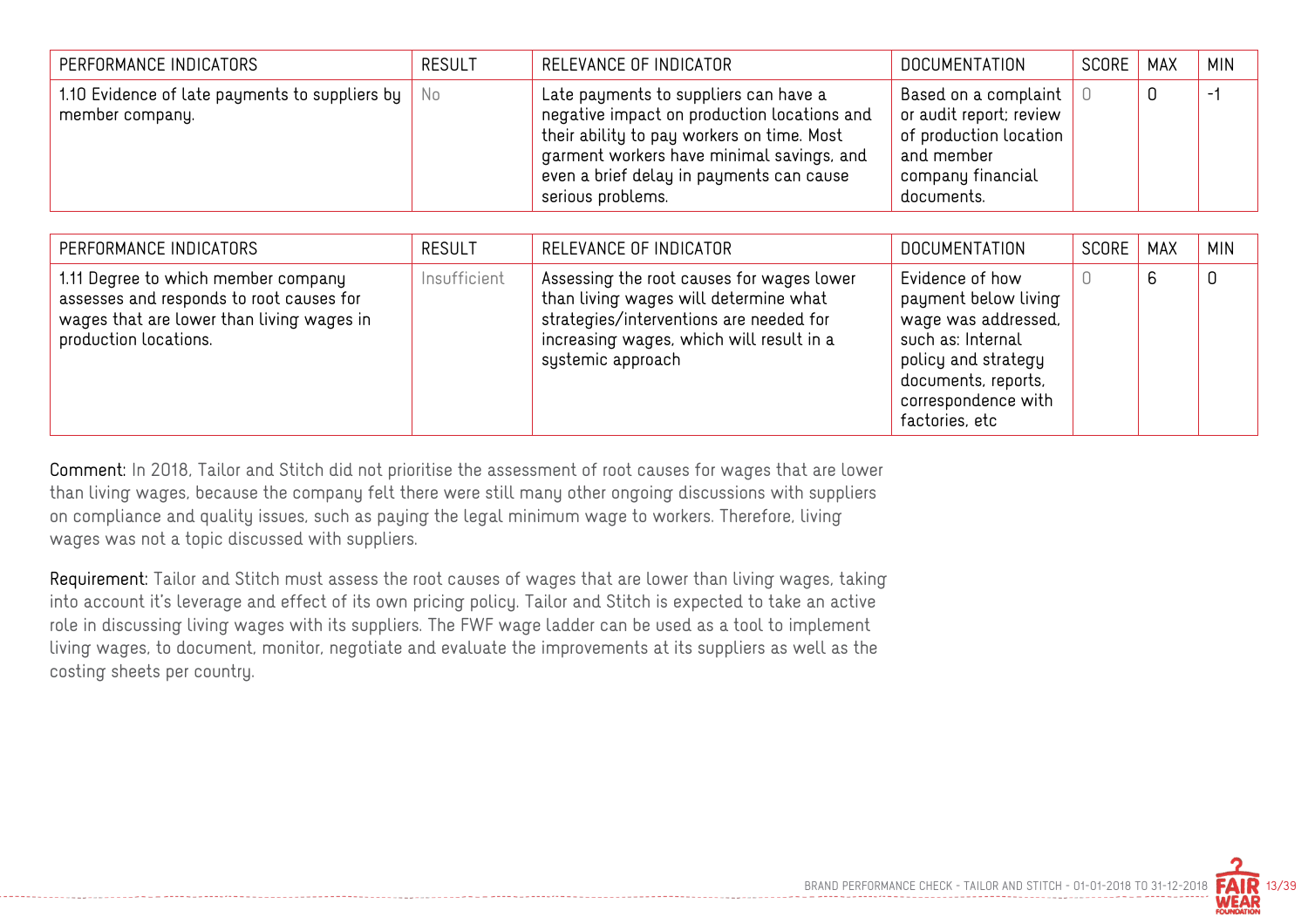| PERFORMANCE INDICATORS                                                                                   | <b>RESULT</b> | RELEVANCE OF INDICATOR                                                                                                                                                                                                                                                     | <b>DOCUMENTATION</b>                                   | SCORE | MAX | <b>MIN</b> |
|----------------------------------------------------------------------------------------------------------|---------------|----------------------------------------------------------------------------------------------------------------------------------------------------------------------------------------------------------------------------------------------------------------------------|--------------------------------------------------------|-------|-----|------------|
| 1.12 Percentage of production volume from<br>factories owned by the member company<br>(bonus indicator). | None          | Owning a supplier increases the<br>accountability and reduces the risk of<br>unexpected CoLP violations. Given these<br>advantages, this is a bonus indicator. Extra<br>points are possible, but the indicator will not<br>negatively affect an member company's<br>score. | Supplier information<br>provided by member<br>company. | N/A   |     | 0          |

| PERFORMANCE INDICATORS                                        | <b>RESULT</b> | RELEVANCE OF INDICATOR                                                                                                                                                                          | <b>DOCUMENTATION</b>                                                                                                                                                        | SCORE | MAX | <b>MIN</b> |
|---------------------------------------------------------------|---------------|-------------------------------------------------------------------------------------------------------------------------------------------------------------------------------------------------|-----------------------------------------------------------------------------------------------------------------------------------------------------------------------------|-------|-----|------------|
| 1.13 Member company determines and<br>finances wage increases | None          | Assessing the root causes for wages lower<br>than living wages will determine what<br>strategies/interventions are needed for<br>increasing wages, which will result in a<br>systemic approach. | Evidence of how<br>payment below living<br>wage was addressed,<br>such as: internal<br>policy and strategy<br>documents, reports,<br>correspondence with<br>factories, etc. |       | 4   | 0          |

---------------------------------

Comment: Tailor and Stitch did not determine wage increase at suppliers yet.

Requirement: Tailor and Stitch should analyse what is needed to increase wages and develop a strategy to finance the costs of wage increases. To support analysing the wage gap, FWF has developed a calculation model that estimates the effect on FOB and retail prices under different pricing models.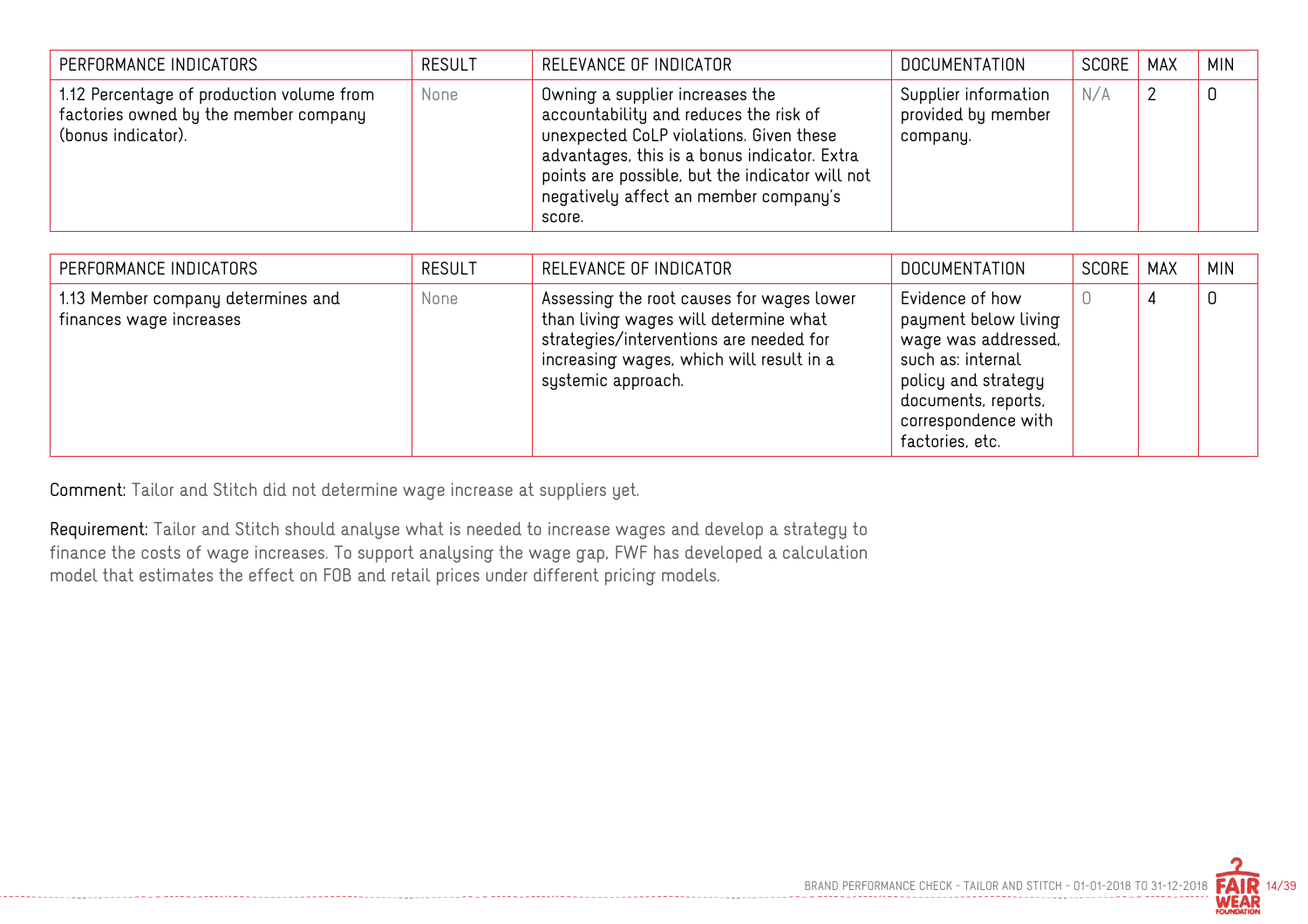| PERFORMANCE INDICATORS                                                                                | <b>RESULT</b> | RELEVANCE OF INDICATOR                                                                                         | <b>DOCUMENTATION</b>                                                                                                                                                                   | SCORE | <b>MAX</b> | <b>MIN</b> |
|-------------------------------------------------------------------------------------------------------|---------------|----------------------------------------------------------------------------------------------------------------|----------------------------------------------------------------------------------------------------------------------------------------------------------------------------------------|-------|------------|------------|
| 1.14 Percentage of production volume where<br>the member company pays its share of the<br>target wage | 0%            | FWF member companies are challenged to<br>adopt approaches that absorb the extra costs<br>of increasing wages. | Member company's<br>own documentation,<br>evidence of target<br>waqe<br>implementation, such<br>as wage reports,<br>factory<br>documentation,<br>communication with<br>factories, etc. | 0     | 3          | 0          |

Comment: Tailor and Stitch has not set a target wage for their suppliers.

Requirement: Tailor and Stitch is expected to begin setting a target wage for its production locations.

## PURCHASING PRACTICES

Possible Points: 47 Earned Points: 20

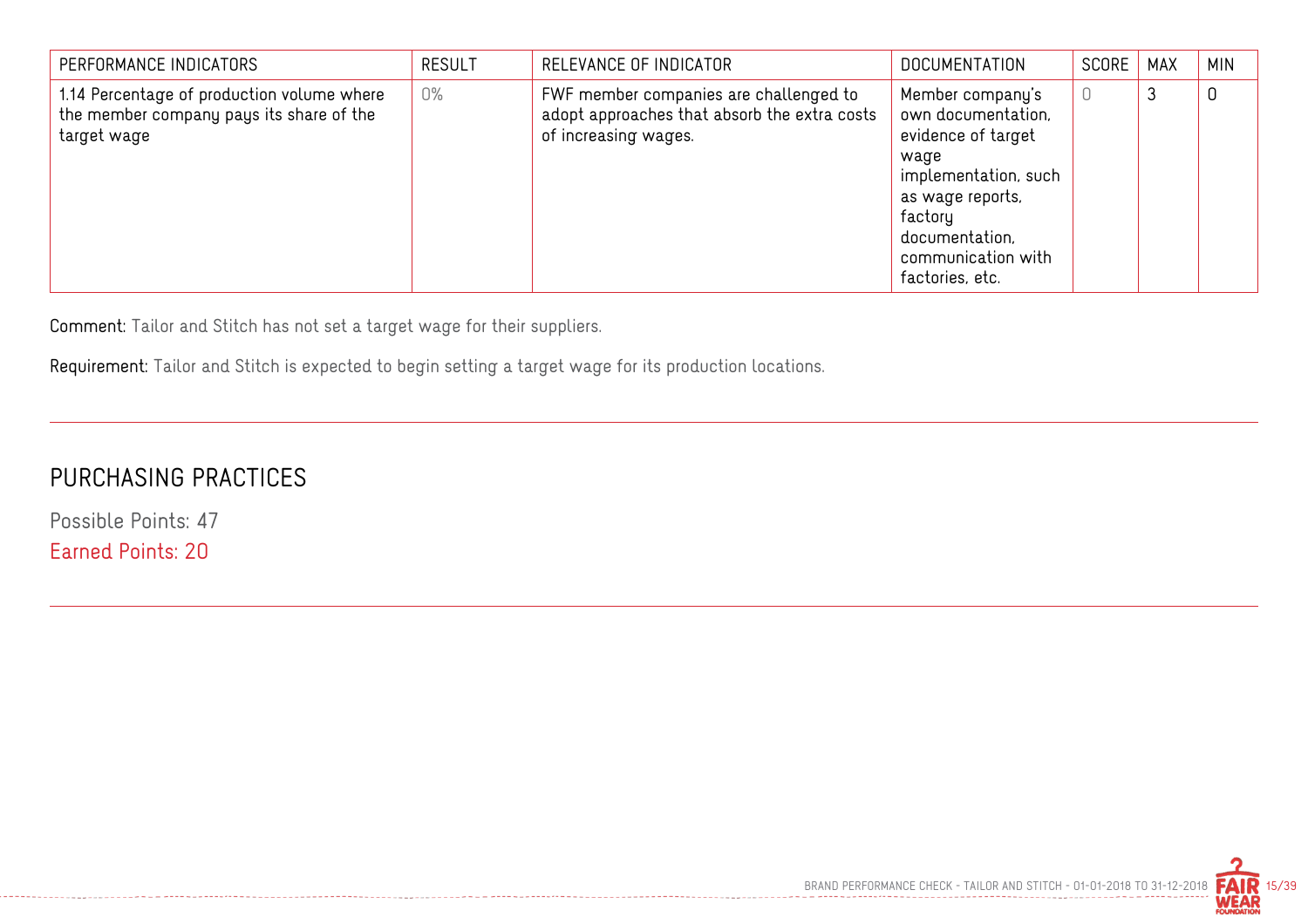## 2. MONITORING AND REMEDIATION

| <b>BASIC MEASUREMENTS</b>                                                                    | RESULT | <b>COMMENTS</b>                                                                                                                                                     |
|----------------------------------------------------------------------------------------------|--------|---------------------------------------------------------------------------------------------------------------------------------------------------------------------|
| % of own production under standard monitoring (excluding low-risk countries)                 | 87%    |                                                                                                                                                                     |
| % of production volume where monitoring requirements for low-risk countries<br>are fulfilled | 9%     | To be counted towards the monitoring threshold,<br>FWF low-risk policy should be implemented. See<br>indicator 2.9. (N/A = no production in low risk<br>countries.) |
| Meets monitoring requirements for tail-end production locations.                             | Yes    |                                                                                                                                                                     |
| Requirement(s) for next performance check                                                    |        |                                                                                                                                                                     |
| Total of own production under monitoring                                                     | 96%    | Measured as percentage of production volume<br>(Minimums: 1 year: 40%; 2 years 60%; 3 years+: 80-<br>100%)                                                          |

| <b>PERFORMANCE INDICATORS</b>                                                                          | 'RESULT. | RELEVANCE OF INDICATOR                                                                                     | DOCUMENTATION                                                                       | SCORE MAX |   | <b>MIN</b> |
|--------------------------------------------------------------------------------------------------------|----------|------------------------------------------------------------------------------------------------------------|-------------------------------------------------------------------------------------|-----------|---|------------|
| 2.1 Specific staff person is designated to<br>follow up on problems identified by<br>monitoring system | Yes      | Followup is a serious part of FWF<br>membership, and cannot be successfully<br>managed on an ad-hoc basis. | Manuals, emails, etc.,  <br>demonstrating who<br>the designated staff<br>person is. |           | ∸ | $-2$       |

Comment: Tailor and Stitch has a staff member in headquarters responsible for CSR, who works closely with the local office in India and to follow up on any problems identified.

| PERFORMANCE INDICATORS                                     | <b>RESULT</b>                                                             | RELEVANCE OF INDICATOR                                                                                                                                               | <b>DOCUMENTATION</b>                 | SCORE | <b>MAX</b> | <b>MIN</b> |
|------------------------------------------------------------|---------------------------------------------------------------------------|----------------------------------------------------------------------------------------------------------------------------------------------------------------------|--------------------------------------|-------|------------|------------|
| 2.2 Quality of own auditing system meets<br>FWF standards. | Member<br>makes use of<br>FWF audits<br>and/or<br>external<br>audits only | In case FWF teams cannot be used, the<br>member companies' own auditing system<br>must ensure sufficient quality in order for<br>FWF to approve the auditing system. | Information on audit<br>methodology. | N/A   | 0          | $-1$       |

...............................

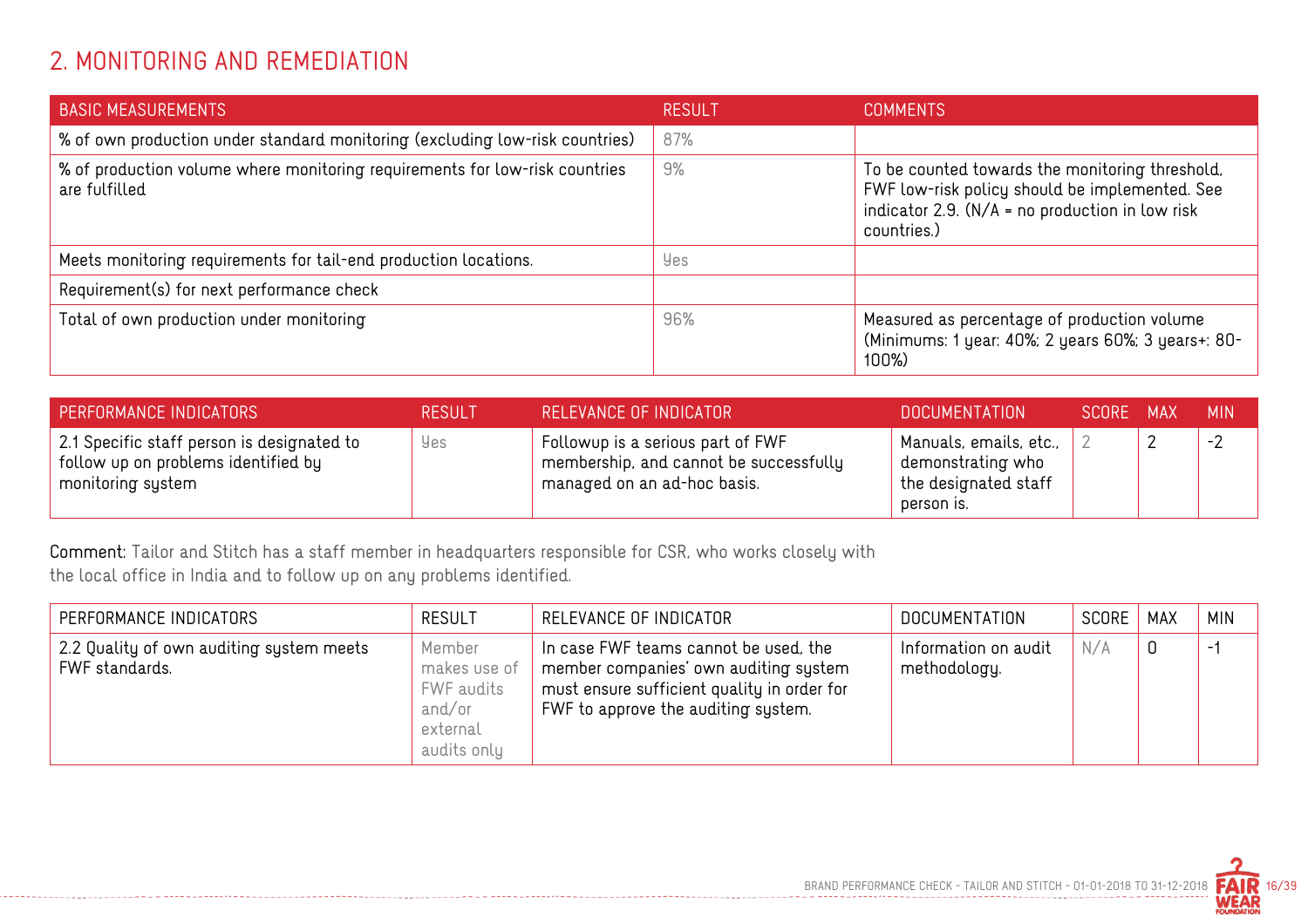| PERFORMANCE INDICATORS                                                                                                                                                                               | <b>RESULT</b> | RELEVANCE OF INDICATOR                                                                                                                                                                          | <b>DOCUMENTATION</b>                                                                                                                         | SCORE   MAX | <b>MIN</b> |
|------------------------------------------------------------------------------------------------------------------------------------------------------------------------------------------------------|---------------|-------------------------------------------------------------------------------------------------------------------------------------------------------------------------------------------------|----------------------------------------------------------------------------------------------------------------------------------------------|-------------|------------|
| 2.3 Audit Report and Corrective Action Plan<br>(CAP) findings are shared with factory and<br>worker representation where applicable.<br>Improvement timelines are established in a<br>timely manner. | Yes           | 2 part indicator: FWF audit reports were<br>shared and discussed with suppliers within<br>two months of audit receipt AND a reasonable  <br>time frame was specified for resolving<br>findings. | Corrective Action<br>Plans, emails;<br>findings of followup<br>audits; brand<br>representative present<br>during audit exit<br>meeting, etc. |             | $-1$       |

Comment: Tailor and Stitch shares audit reports and CAPs with the factory and progress is monitored during factory visits as well by calls and email.

Recommendation: Before an audit takes place, Tailor and Stitch is recommended to check with the supplier whether worker representatives are active. In this way, they can be involved from the start of an audit and be invited for the audit opening and exit meeting. Including workers when following up on audit reports gives them the opportunity to be informed of issues in the factory and have a voice in the prioritisation of issues.

| PERFORMANCE INDICATORS                                                                                                      | <b>RESULT</b> | RELEVANCE OF INDICATOR                                                                                                                                   | <b>DOCUMENTATION</b>                                                                                                                                                                                                                       | SCORE | <b>MAX</b> | <b>MIN</b> |
|-----------------------------------------------------------------------------------------------------------------------------|---------------|----------------------------------------------------------------------------------------------------------------------------------------------------------|--------------------------------------------------------------------------------------------------------------------------------------------------------------------------------------------------------------------------------------------|-------|------------|------------|
| 2.4 Degree of progress towards resolution of<br>existing Corrective Action Plans and<br>remediation of identified problems. | Intermediate  | FWF considers efforts to resolve CAPs to be<br>one of the most important things that<br>member companies can do towards<br>improving working conditions. | CAP-related<br>documentation<br>including status of<br>findings,<br>documentation of<br>remediation and<br>follow up actions<br>taken by member.<br>Reports of quality<br>assessments.<br>Evidence of<br>understanding<br>relevant issues. | 6     | 8          | $-2$       |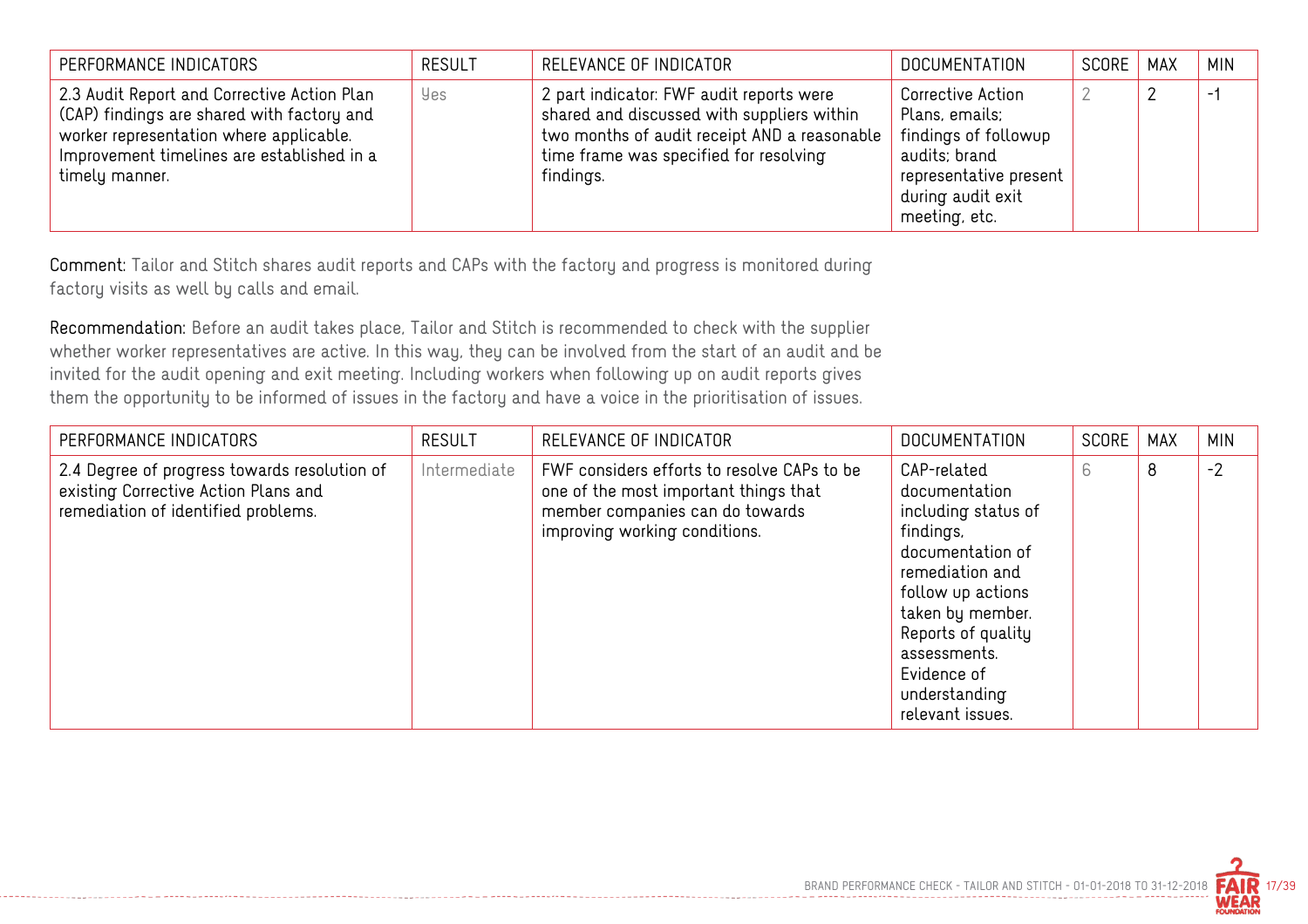Comment: Tailor and Stitch actively shared the CAPs of each audit as a base to follow up on corrective actions. Timelines are established together with factory management. The local team based in India visits factories several times a year to raise awareness, discuss implementation and encourage factories to make improvements. The status of findings are collected and shared with the CSR person back at the headquarters where the CAP status is updated. Efforts to follow up are coordinated between different staff within the company that are in regular contact with suppliers and proof of remediation work is collected and shared with the entire team during weekly meetings. This evidence include meeting notes, documents as well as photos of improvements within the factory.

Tailor and Stitch had three audits FWF audits initiated in 2017 in China and India and another ongoing CAP follow-up from an audit in India in 2016. For the CAP follow up in China,Tailor and Stitch cooperated with another FWF member to follow up on compliance issues. Tailor and Stitch has also worked with consultants for both the 2016 and 2017 audits, to assist their supplier on addressing key issues, such as installing fingerprint scanners for workers to record working hours. Tailor and Stitch also financed the consultants training on basic document collection and data management at the factory in order to address the issue of insufficient documentations found in one audit.

The supplier has since shared with Tailor and Stitch the relevant documentation, including wage slips and bank statements of workers wages paid. Tailor and Stitch needs to verify these efforts. Tailor and Stitch was able to provide evidence of continuous communication with the suppliers and follow up on issues around the factory health and safety risks, that occurred in 2018.

Recommendation: FWF recommends Tailor and Stitch to consider organising a joint training for their suppliers in India on wages and overtime, to ensure more commitment from the suppliers to remediate these more structural issues and facilitate peer to peer learning. Tailor and Stitch can also hire a local consultant to assist factories in developing an action plan and to assist factory management in investigating root causes.

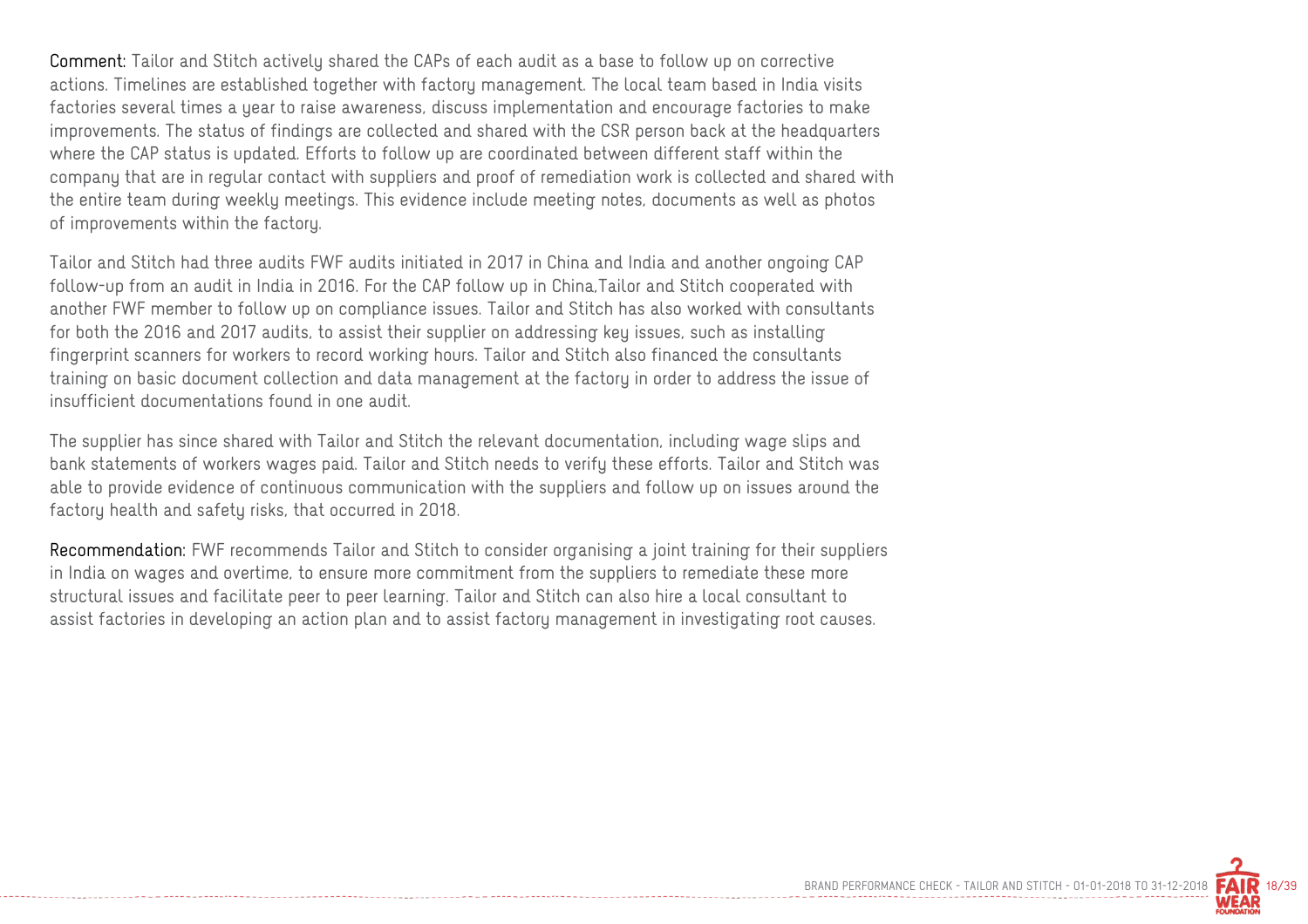| PERFORMANCE INDICATORS                                                                                                                              | <b>RESULT</b> | RELEVANCE OF INDICATOR                                                                                                                                                                                                                                | DOCUMENTATION                                                                                                                  | SCORE | MAX | <b>MIN</b> |
|-----------------------------------------------------------------------------------------------------------------------------------------------------|---------------|-------------------------------------------------------------------------------------------------------------------------------------------------------------------------------------------------------------------------------------------------------|--------------------------------------------------------------------------------------------------------------------------------|-------|-----|------------|
| 2.5 Percentage of production volume from<br>production locations that have been visited by<br>the member company in the previous financial<br>year. | 89%           | Formal audits should be augmented by<br>annual visits by member company staff or<br>local representatives. They reinforce to<br>production location managers that member<br>companies are serious about implementing<br>the Code of Labour Practices. | Member companies<br>should document all<br>production location<br>visits with at least<br>the date and name of<br>the visitor. |       |     |            |

Comment: In 2018, Tailor and Stitch visited 89% of their production locations. In China, Tailor and Stitch felt that the factory produced very small quantities for them thus having an FWF audit done, and meeting the factory management in their office in the Netherlands felt sufficient. Tailor and Stitch has a difficult relationship with their Turkish supplier, due to quality issues of an order. As a result communication with this supplier has been very fragile. Tailor and Stitch is currently re-evaluating their business relationship at this factory and considering an exit strategy.

Recommendation: Annual visits should be made for production sites (including subcontractors and production locations in low-risk countries). Regular visits provide the opportunities to discuss problems and corrective actions in the time period between formal audits. FWF has developed a Health & Safety Guide that can be used during these visits.

| PERFORMANCE INDICATORS                                          | <b>RESULT</b>                  | RELEVANCE OF INDICATOR                                                                                                      | <b>DOCUMENTATION</b>                                                                                       | SCORE | MAX | <b>MIN</b> |
|-----------------------------------------------------------------|--------------------------------|-----------------------------------------------------------------------------------------------------------------------------|------------------------------------------------------------------------------------------------------------|-------|-----|------------|
| 2.6 Existing audit reports from other sources<br>are collected. | yes and<br>quality<br>assessed | Existing reports form a basis for<br>understanding the issues and strengths of a<br>supplier, and reduces duplicative work. | Audit reports are on<br>file; evidence of<br>followup on prior<br>CAPs. Reports of<br>quality assessments. |       |     |            |

Comment: Tailor and Stitch collected an existing audit report and CAP from one of their new suppliers in India. Tailor and Stitch assessed the quality using the FWF quality assessment tool however the corrective actions was not implemented. This was due to an abrupt ending of business relationship early in the 2018, initiated by the supplier.

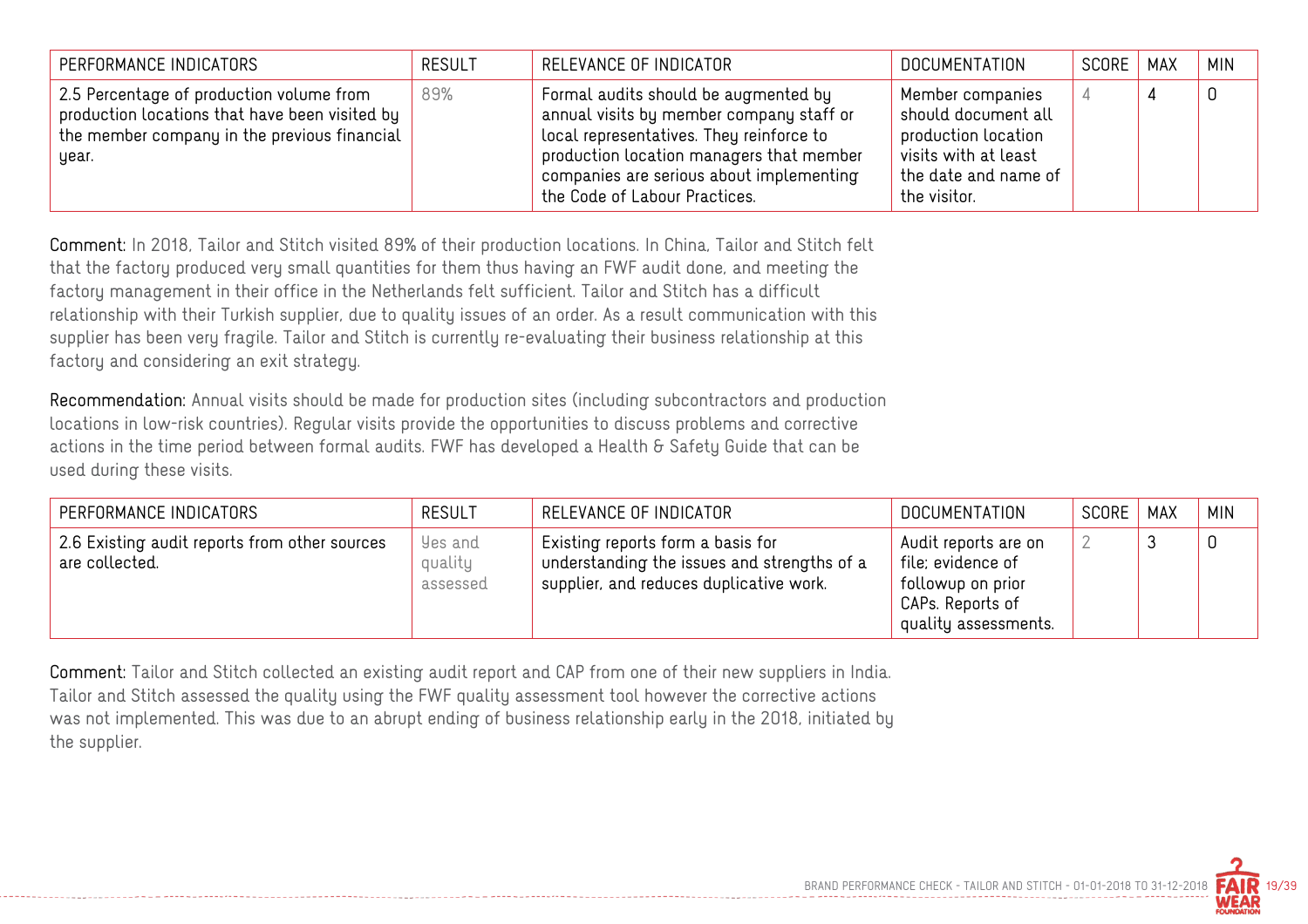| PERFORMANCE INDICATORS                                                                                     | <b>RESULT</b>                                                                           | RELEVANCE OF INDICATOR                                                                                                                                                                                                                                                                                                                                                                      | <b>DOCUMENTATION</b>                                                                                                                                                                                                                                                                  | SCORE | <b>MAX</b> | <b>MIN</b> |
|------------------------------------------------------------------------------------------------------------|-----------------------------------------------------------------------------------------|---------------------------------------------------------------------------------------------------------------------------------------------------------------------------------------------------------------------------------------------------------------------------------------------------------------------------------------------------------------------------------------------|---------------------------------------------------------------------------------------------------------------------------------------------------------------------------------------------------------------------------------------------------------------------------------------|-------|------------|------------|
| 2.7 Compliance with FWF risk policies.                                                                     | Average score<br>depending on<br>the number<br>of applicable<br>policies and<br>results | Aside from regular monitoring and<br>remediation requirements under FWF<br>membership, countries, specific areas within<br>countries or specific product groups may pose<br>specific risks that require additional steps to<br>address and remediate those risks. FWF<br>requires member companies to be aware of<br>those risks and implement policy<br>requirements as prescribed by FWF. | Policy documents,<br>inspection reports,<br>evidence of<br>cooperation with<br>other customers<br>sourcing at the same<br>factories, reports of<br>meetings with<br>suppliers, reports of<br>additional activities<br>and/or attendance<br>lists as mentioned in<br>policy documents. |       | 6          | $-2$       |
| Compliance with FWF enhanced monitoring<br>programme Bangladesh                                            | Policies are<br>not relevant<br>to the<br>company's<br>supply chain                     |                                                                                                                                                                                                                                                                                                                                                                                             |                                                                                                                                                                                                                                                                                       | N/A   | 6          | $-2$       |
| Compliance with FWF Myanmar policy                                                                         | Policies are<br>not relevant<br>to the<br>company's<br>supply chain                     |                                                                                                                                                                                                                                                                                                                                                                                             |                                                                                                                                                                                                                                                                                       | N/A   | 6          | $-2$       |
| Compliance with FWF guidance on abrasive<br>blasting                                                       | Policies are<br>not relevant<br>to the<br>company's<br>supply chain                     |                                                                                                                                                                                                                                                                                                                                                                                             |                                                                                                                                                                                                                                                                                       | N/A   | 6          | $-2$       |
| Compliance with FWF guidance on risks<br>related to Turkish garment factories<br>employing Syrian refugees | Insufficient                                                                            |                                                                                                                                                                                                                                                                                                                                                                                             |                                                                                                                                                                                                                                                                                       | $-2$  | 6          | $-2$       |
| Other risks specific to the member's supply<br>chain are addressed by its monitoring system                | Intermediate                                                                            |                                                                                                                                                                                                                                                                                                                                                                                             |                                                                                                                                                                                                                                                                                       | 3     | 6          | $-2$       |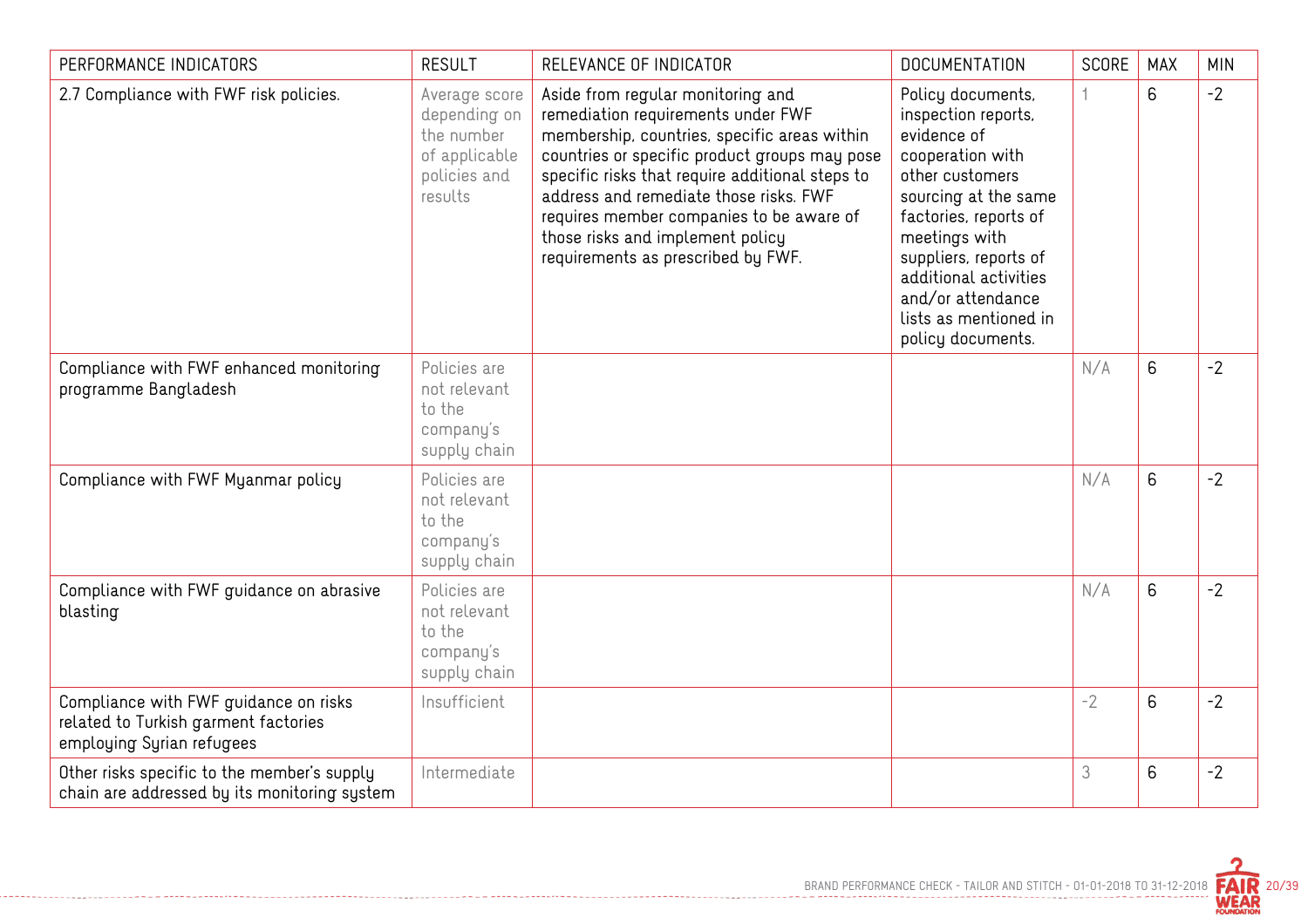Comment: Tailor and Stitch is somewhat familiar with the risks in Turkey, and has read the updated guidance provided by FWF and discussed this with their supplier. The supplier has stated that they do not have any Syrian refugees working in its factory and is not in an area of high risk. However, neither Tailor and Stitch or its supplier participated in the recent seminars and webinars put on by FWF to address the specific issues in Turkey. Turkey currently poses a risk for Tailor and Stitch as they have had no communication with the supplier over the last half year, and is currently in an ongoing contention over quality issues of an order.

Tailor and Stitch has significant knowledge of the working environment in India, and has a second office with local staff member based in India who also share their extensive knowledge of the garment industry and high-risk threats. Tailor and Stitch has placed strict quality checks as well as bi-monthly factory visits to suppliers by the team based in India, in order to mitigate risk for homeworkers. Furthermore, Tailor and Stitch has included a policy as part of their new code of conduct, in which presence of all in-house facilities to finish products, is a criterion for selecting production location. Homeworkers have been included under their subcontracting policy, where it is restricted unless otherwise discussed and agreed upon by both parties. Tailor and Stitch is also aware of the risk for Gender discrimination issues, thus it is a regular topic of discussion with suppliers.

In China Tailor and Stitch made use of their existing knowledge of working there for a while, as a basis to gather more information as well as FWF country studies. Tailor and Stitch is aware of the risk for excessive overtime, freedom of association and issues around social insurances in China. Tailor and Stitch has had initial discussions with factory management about excessive overtime and freedom of association but not yet about social social insurance.

Recommendation: Tailor and Stitch has made the first steps by identifying risks and starting to discuss them with suppliers, Tailor and Stitch can broaden this knowledge by participating in country specific trainings and/or webinars such as the violence prevention module specific for India. Furthermore, Tailor and Stitch can encourage suppliers to also participate in webinars on high-risk issues in order to gain more guidance on how to mitigate risks and on additional measures to integrate in their monitoring systems.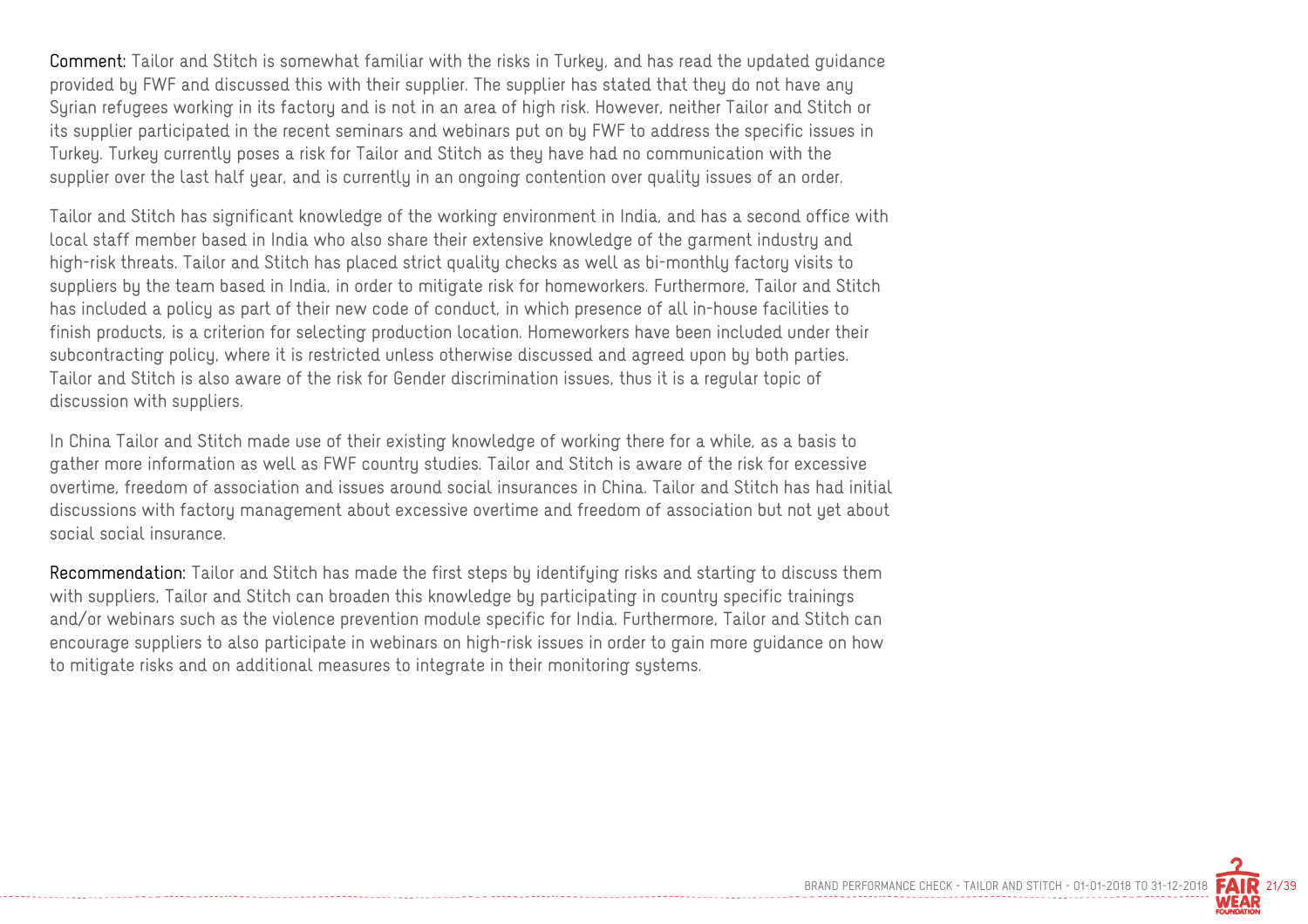| PERFORMANCE INDICATORS                                                                                                   | <b>RESULT</b>         | RELEVANCE OF INDICATOR                                                                                                                                                                                                                                 | <b>DOCUMENTATION</b>                                                | SCORE   MAX | <b>MIN</b>     |
|--------------------------------------------------------------------------------------------------------------------------|-----------------------|--------------------------------------------------------------------------------------------------------------------------------------------------------------------------------------------------------------------------------------------------------|---------------------------------------------------------------------|-------------|----------------|
| 2.8 Member company cooperates with other<br>FWF member companies in resolving<br>corrective actions at shared suppliers. | Active<br>cooperation | Cooperation between customers increases<br>leverage and chances of successful<br>outcomes. Cooperation also reduces the<br>chances of a factory having to conduct<br>multiple Corrective Action Plans about the<br>same issue with multiple customers. | Shared CAPs,<br>evidence of<br>cooperation with<br>other customers. |             | $\blacksquare$ |

Comment: In 2018, Tailor and Stitch actively cooperated with another FWF member company in resolving corrective actions at a shared supplier.

| PERFORMANCE INDICATORS                                                                                        | <b>RESULT</b> | RELEVANCE OF INDICATOR                                                                                                                                                                                                                                                                         | <b>DOCUMENTATION</b>                                                                                                                                    | SCORE | MAX | <b>MIN</b> |
|---------------------------------------------------------------------------------------------------------------|---------------|------------------------------------------------------------------------------------------------------------------------------------------------------------------------------------------------------------------------------------------------------------------------------------------------|---------------------------------------------------------------------------------------------------------------------------------------------------------|-------|-----|------------|
| 2.9 Percentage of production volume where<br>monitoring requirements for low-risk countries<br>are fulfilled. | 50-100%       | Low-risk countries are determined by the<br>presence and proper functioning of<br>institutions which can guarantee compliance<br>with national and international standards and<br>laws. FWF has defined minimum monitoring<br>requirements for production locations in low-<br>risk countries. | Documentation of<br>visits, notification of<br>suppliers of FWF<br>membership; posting<br>of worker information<br>sheets, completed<br>questionnaires. |       |     |            |

Comment: Tailor and Stitch fulfilled the monitoring requirements for its production volume in low-risk countries. The production location in low-risk country was visited; during visits suppliers were informed of FWF membership and completed CoLP questionnaires were returned before production orders were placed.

| PERFORMANCE INDICATORS                                                                                                                                                          | <b>RESULT</b> | RELEVANCE OF INDICATOR                                                                                                                                                                | DOCUMENTATION                                                                         | SCORE | MAX | <b>MIN</b> |
|---------------------------------------------------------------------------------------------------------------------------------------------------------------------------------|---------------|---------------------------------------------------------------------------------------------------------------------------------------------------------------------------------------|---------------------------------------------------------------------------------------|-------|-----|------------|
| 2.10 Extra bonus indicator: in case FWF<br>member company conducts full audits at tail-<br>end production locations (when the minimum<br>required monitoring threshold is met). | No.           | FWF encourages its members to monitor<br>100% of its production locations and rewards<br>those members who conduct full audits<br>above the minimum required monitoring<br>threshold. | Production location<br>information as<br>provided to FWF and<br>recent Audit Reports. | N/A   |     |            |

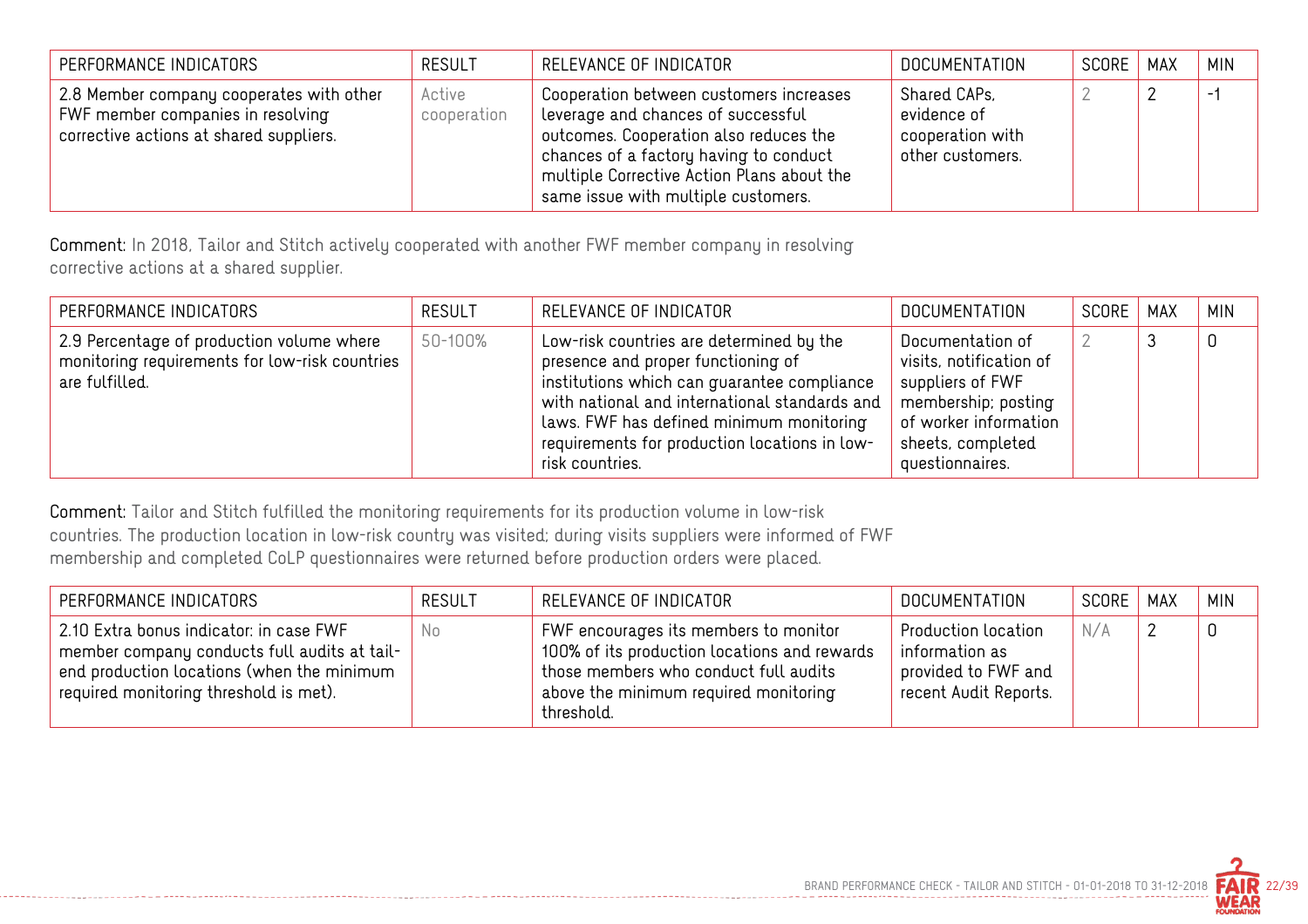| PERFORMANCE INDICATORS                                                                                           | <b>RESULT</b>                | RELEVANCE OF INDICATOR                                                                                                                                                                                                               | <b>DOCUMENTATION</b>           | SCORE | MAX | <b>MIN</b> |
|------------------------------------------------------------------------------------------------------------------|------------------------------|--------------------------------------------------------------------------------------------------------------------------------------------------------------------------------------------------------------------------------------|--------------------------------|-------|-----|------------|
| 2.11 Questionnaire is sent and information is<br>collected from external brands resold by the<br>member company. | No external<br>brands resold | FWF believes it is important for affiliates that<br>have a retail/wholesale arm to at least know<br>if the brands they resell are members of FWF<br>or a similar organisation, and in which<br>countries those brands produce goods. | Questionnaires are on<br>file. | N/A   |     |            |

| PERFORMANCE INDICATORS                                                                                                                 | <b>RESULT</b>                | RELEVANCE OF INDICATOR                                                                                                                                                                                                             | <b>DOCUMENTATION</b>                                                                                                                                         | SCORE | MAX | <b>MIN</b> |
|----------------------------------------------------------------------------------------------------------------------------------------|------------------------------|------------------------------------------------------------------------------------------------------------------------------------------------------------------------------------------------------------------------------------|--------------------------------------------------------------------------------------------------------------------------------------------------------------|-------|-----|------------|
| 2.12 External brands resold by member<br>companies that are members of another<br>credible initiative (% of external sales<br>volume). | No external<br>brands resold | FWF believes members who resell products<br>should be rewarded for choosing to sell<br>external brands who also take their supply<br>chain responsibilities seriously and are open<br>about in which countries they produce goods. | External production<br>data in FWF's<br>information<br>management system.<br>Documentation of<br>sales volumes of<br>products made by<br>FWF or FLA members. | N/A   |     |            |

| PERFORMANCE INDICATORS                                                     | <b>RESULT</b> | RELEVANCE OF INDICATOR                                                                                                                                                                      | DOCUMENTATION                                                 | SCORE | <b>MAX</b> | <b>MIN</b> |
|----------------------------------------------------------------------------|---------------|---------------------------------------------------------------------------------------------------------------------------------------------------------------------------------------------|---------------------------------------------------------------|-------|------------|------------|
| 2.13 Questionnaire is sent and information is<br>collected from licensees. | No licensees  | FWF believes it is important for member<br>companies to know if the licensee is<br>committed to the implementation of the<br>same labour standards and has a monitoring<br>system in place. | Questionnaires are on<br>file. Contracts with `<br>licensees. | N/A   |            |            |

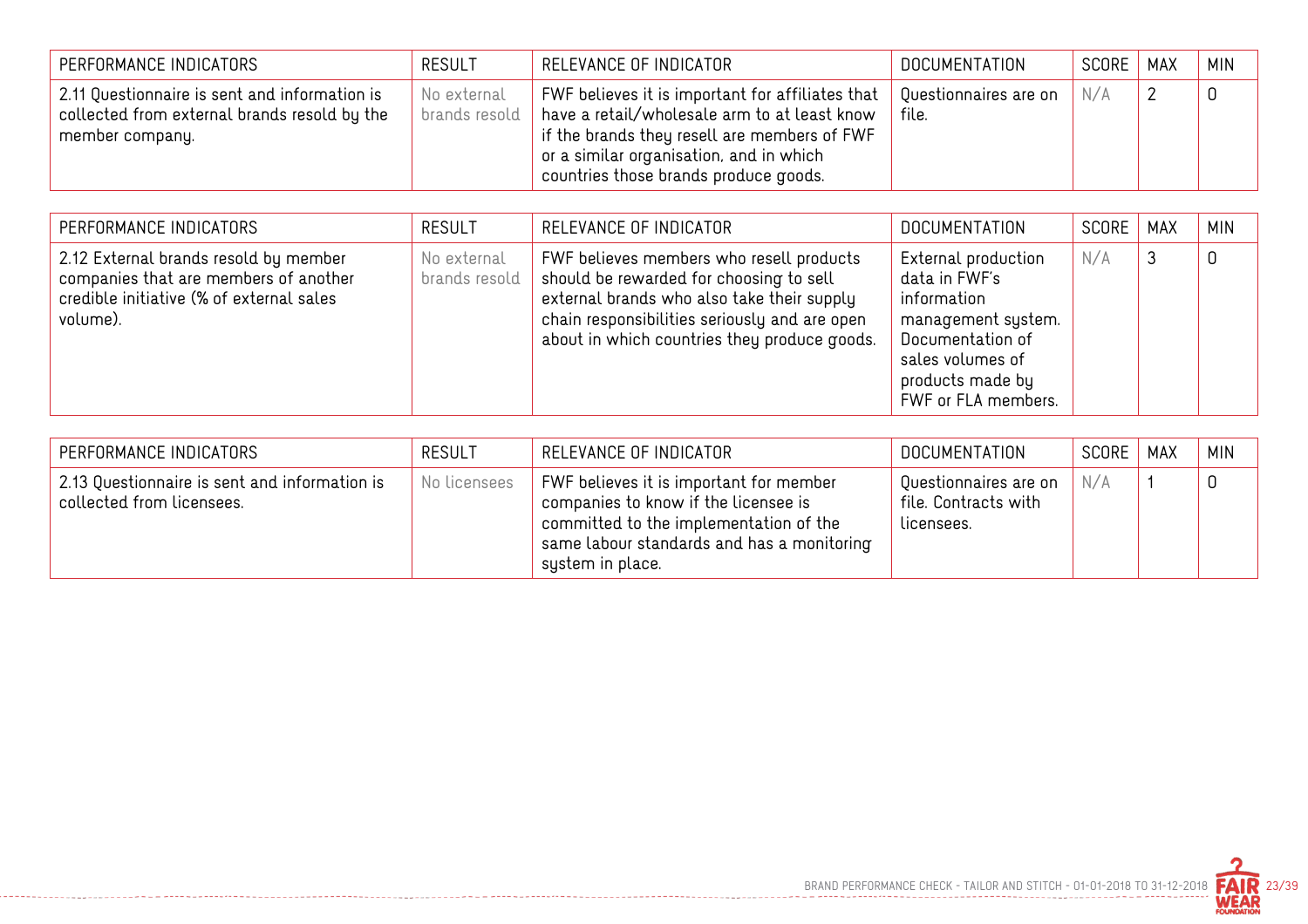#### MONITORING AND REMEDIATION

-----------------------------------

Possible Points: 30 Earned Points: 21

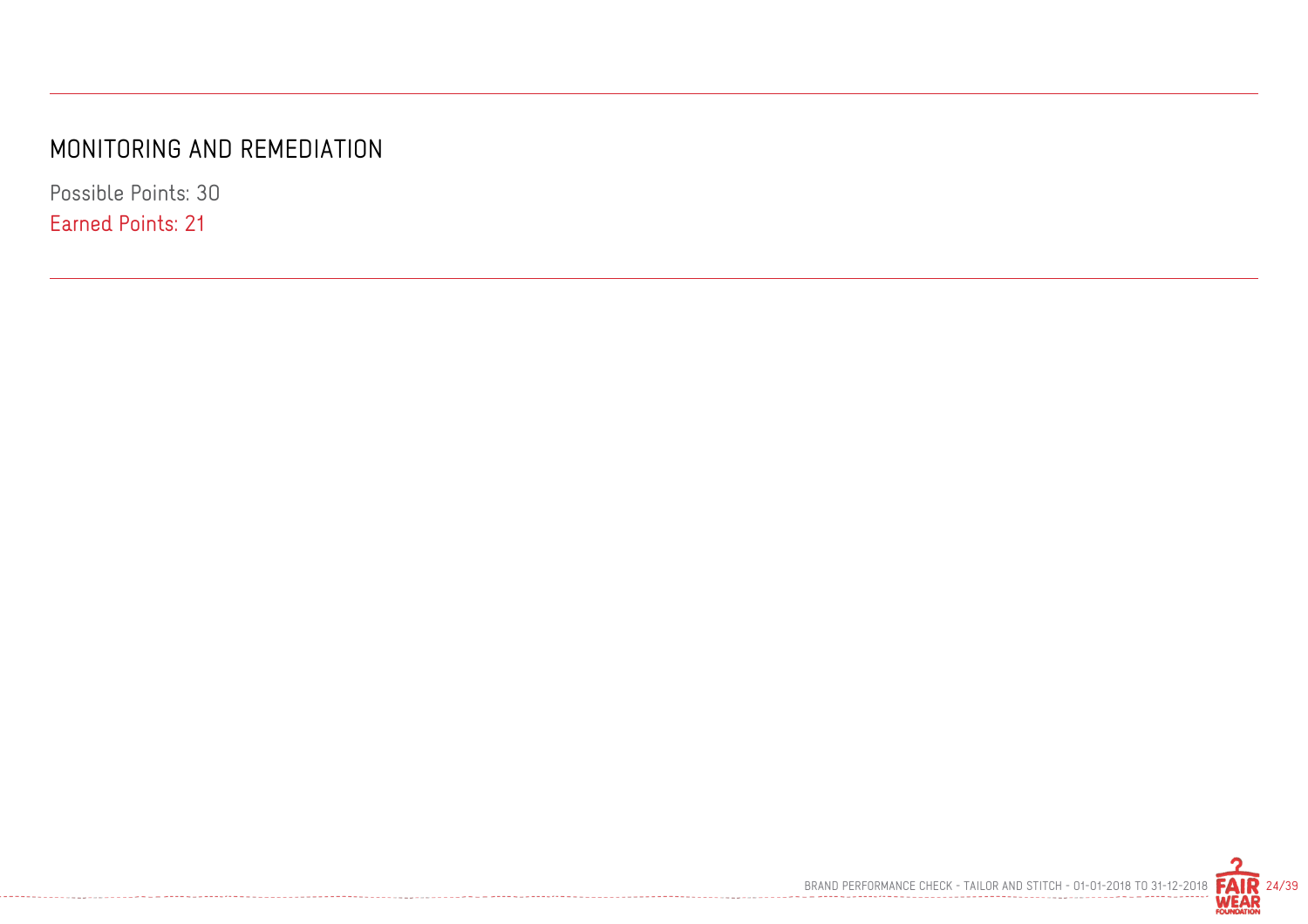#### 3. COMPLAINTS HANDLING

| <b>BASIC MEASUREMENTS</b>                                | RESULT | <b>COMMENTS</b>                                                                                                                                                           |
|----------------------------------------------------------|--------|---------------------------------------------------------------------------------------------------------------------------------------------------------------------------|
| Number of worker complaints received since last check    |        | At this point, FWF considers a high number of<br>complaints as a positive indicator, as it shows that<br>workers are aware of and making use of the<br>complaints system. |
| Number of worker complaints in process of being resolved |        |                                                                                                                                                                           |
| Number of worker complaints resolved since last check    |        |                                                                                                                                                                           |

| PERFORMANCE INDICATORS                                                             | <b>RESULT</b> | RELEVANCE OF INDICATOR                                                                                     | <b>DOCUMENTATION</b>                                                              | SCORE MAX | <b>MIN</b> |
|------------------------------------------------------------------------------------|---------------|------------------------------------------------------------------------------------------------------------|-----------------------------------------------------------------------------------|-----------|------------|
| $^\pm$ 3.1 A specific employee has been designated<br>to address worker complaints | Yes           | Followup is a serious part of FWF<br>membership, and cannot be successfully<br>managed on an ad-hoc basis. | Manuals, emails, etc.,<br>demonstrating who<br>the designated staff<br>person is. |           | $-$        |

Comment: Tailor and Stitch has a staff member on the productions team who is responsible for CSR, including addressing any worker complaints that may arise.

| PERFORMANCE INDICATORS                                                                                          | <b>RESULT</b> | RELEVANCE OF INDICATOR                                                                                                                                                                                                                                                                 | <b>DOCUMENTATION</b>                                                                                 | SCORE | <b>MAX</b> | MIN  |
|-----------------------------------------------------------------------------------------------------------------|---------------|----------------------------------------------------------------------------------------------------------------------------------------------------------------------------------------------------------------------------------------------------------------------------------------|------------------------------------------------------------------------------------------------------|-------|------------|------|
| 3.2 Member company has informed factory<br>management and workers about the FWF<br>CoLP and complaints hotline. | Yes           | Informing both management and workers<br>about the FWF Code of Labour Practices and<br>complaints hotline is a first step in alerting<br>workers to their rights. The Worker<br>Information Sheet is a tool to do this and<br>should be visibly posted at all production<br>locations. | Photos by company<br>staff, audit reports,<br>checklists from<br>production location<br>visits, etc. |       |            | $-2$ |

Comment: Tailor and Stitch informed factory management and workers about the FWF CoLP and complaints hotline. Company could demonstrate that the new production location also had the Worker Information Sheets posted through pictures.

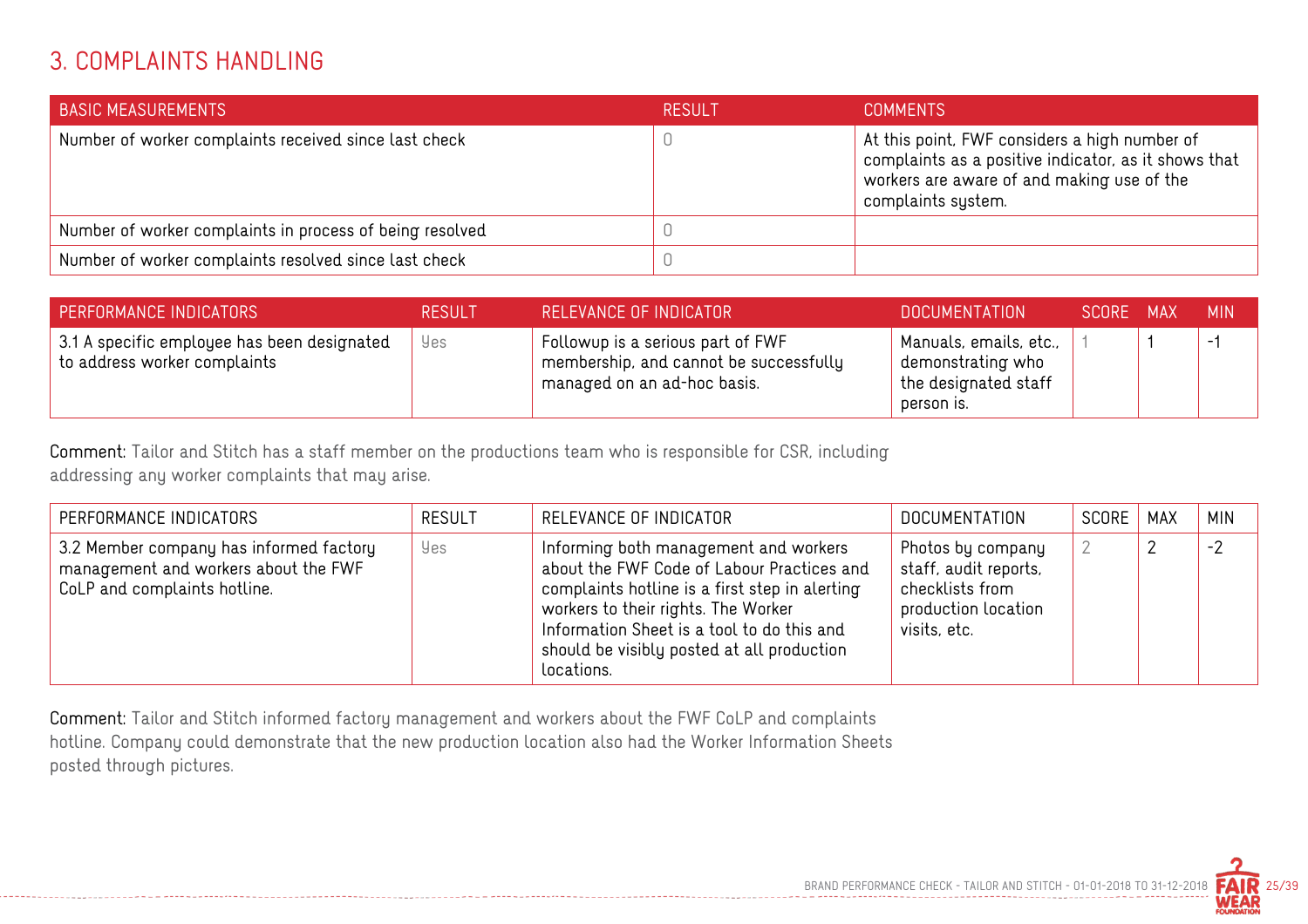| PERFORMANCE INDICATORS                                                                                         | <b>RESULT</b> | RELEVANCE OF INDICATOR                                                                                                                                                                                                           | <b>DOCUMENTATION</b>                                                                                                                                                                                  | SCORE | <b>MAX</b> | <b>MIN</b> |
|----------------------------------------------------------------------------------------------------------------|---------------|----------------------------------------------------------------------------------------------------------------------------------------------------------------------------------------------------------------------------------|-------------------------------------------------------------------------------------------------------------------------------------------------------------------------------------------------------|-------|------------|------------|
| 3.3 Degree to which member company has<br>actively raised awareness of the FWF CoLP<br>and complaints hotline. | 0%            | After informing workers and management of<br>the FWF CoLP and the complaints hotline,<br>additional awareness raising and training is<br>needed to ensure sustainable improvements<br>and structural worker-management dialogue. | Training reports,<br>FWF's data on<br>factories enrolled in<br>the WEP basic<br>module. For<br>alternative training<br>activities: curriculum,<br>training content,<br>participation and<br>outcomes. |       | 6          | 0          |

Comment: Tailor and Stitch has not initiated FWF's Workplace Education Programme (WEP) at any of their suppliers.

Requirement: FWF requires members to actively raise awareness about the FWF Code of Labour Practices and FWF complaint hotline. The member should ensure good quality systematic training of workers and management on these topics. To this end members can either use FWF's Workplace Education Programme (WEP) basic module, or implement training related to the FWF CoLP and complaint hotline through service providers or brand staff. FWF's guidance on training quality standards is available on the Member Hub.

| PERFORMANCE INDICATORS                                                                                                           | <b>RESULT</b>                 | RELEVANCE OF INDICATOR                                                                                                                                                                 | <b>DOCUMENTATION</b>                                                                                                  | SCORE | <b>MAX</b> | <b>MIN</b> |
|----------------------------------------------------------------------------------------------------------------------------------|-------------------------------|----------------------------------------------------------------------------------------------------------------------------------------------------------------------------------------|-----------------------------------------------------------------------------------------------------------------------|-------|------------|------------|
| 3.4 All complaints received from production<br>location workers are addressed in accordance<br>with the FWF Complaints Procedure | No.<br>complaints<br>received | Providing access to remedy when problems<br>arise is a key element of responsible supply<br>chain management. Member company<br>involvement is often essential to resolving<br>ISSUES. | Documentation that<br>member company<br>has completed all<br>required steps in the<br>complaints handling<br>process. | N/A   | 6          | $-2$       |

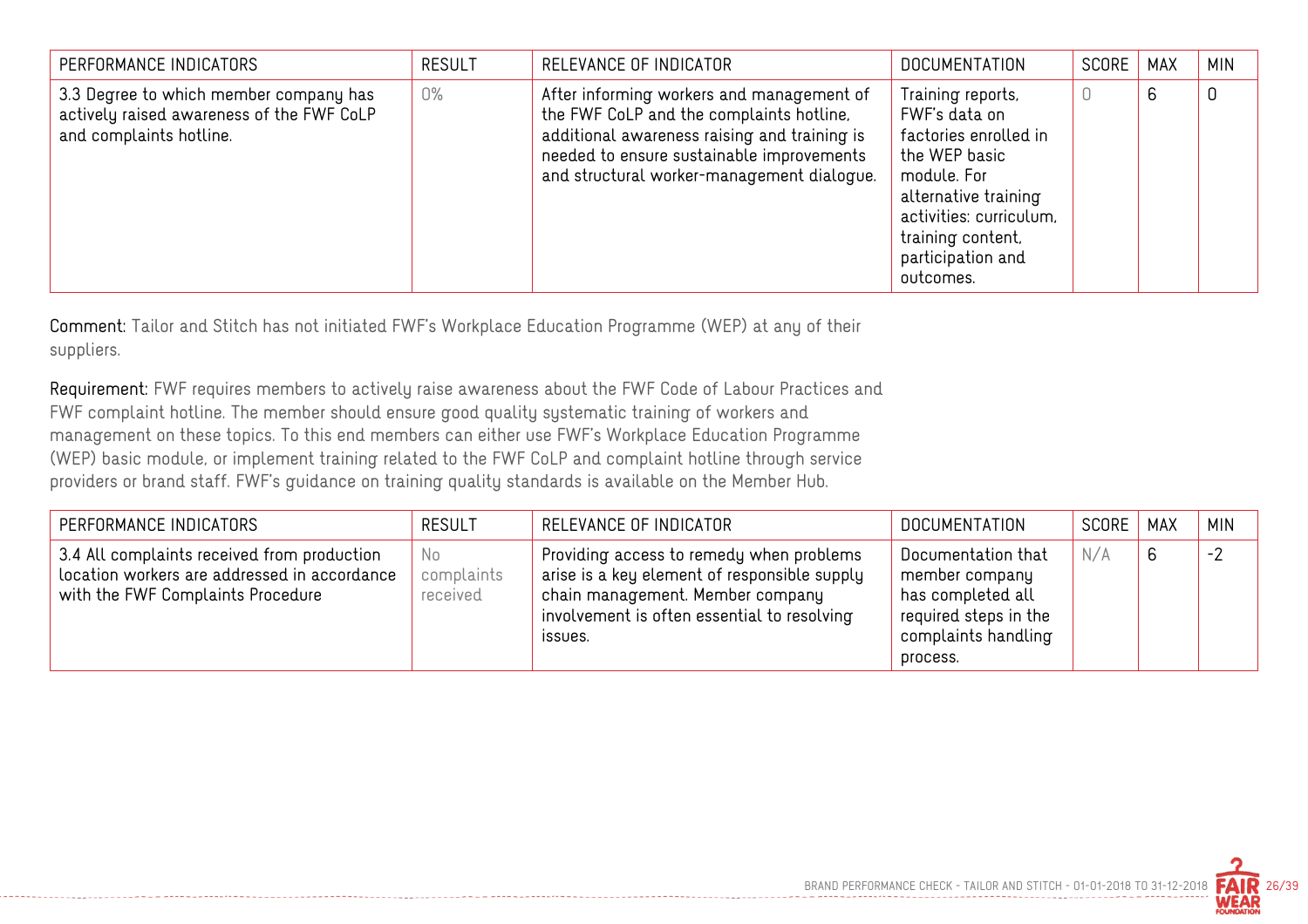| PERFORMANCE INDICATORS                                                                         | <b>RESULT</b>                                                      | RELEVANCE OF INDICATOR                                                                                                                                                                                         | DOCUMENTATION                                                                         | SCORE   MAX | <b>MIN</b>  |
|------------------------------------------------------------------------------------------------|--------------------------------------------------------------------|----------------------------------------------------------------------------------------------------------------------------------------------------------------------------------------------------------------|---------------------------------------------------------------------------------------|-------------|-------------|
| 3.5 Cooperation with other customers in<br>addressing worker complaints at shared<br>suppliers | No.<br>complaints or<br>cooperation<br>not possible /<br>necessary | Because most production locations supply<br>$^\top$ several customers with products, involvement<br>of other customers by the FWF member<br>company can be critical in resolving a<br>complaint at a supplier. | Documentation of<br>joint efforts, e.g.<br>emails, sharing of<br>complaint data, etc. | N/A         | $\mathbf 0$ |

### COMPLAINTS HANDLING

Possible Points: 9

Earned Points: 3

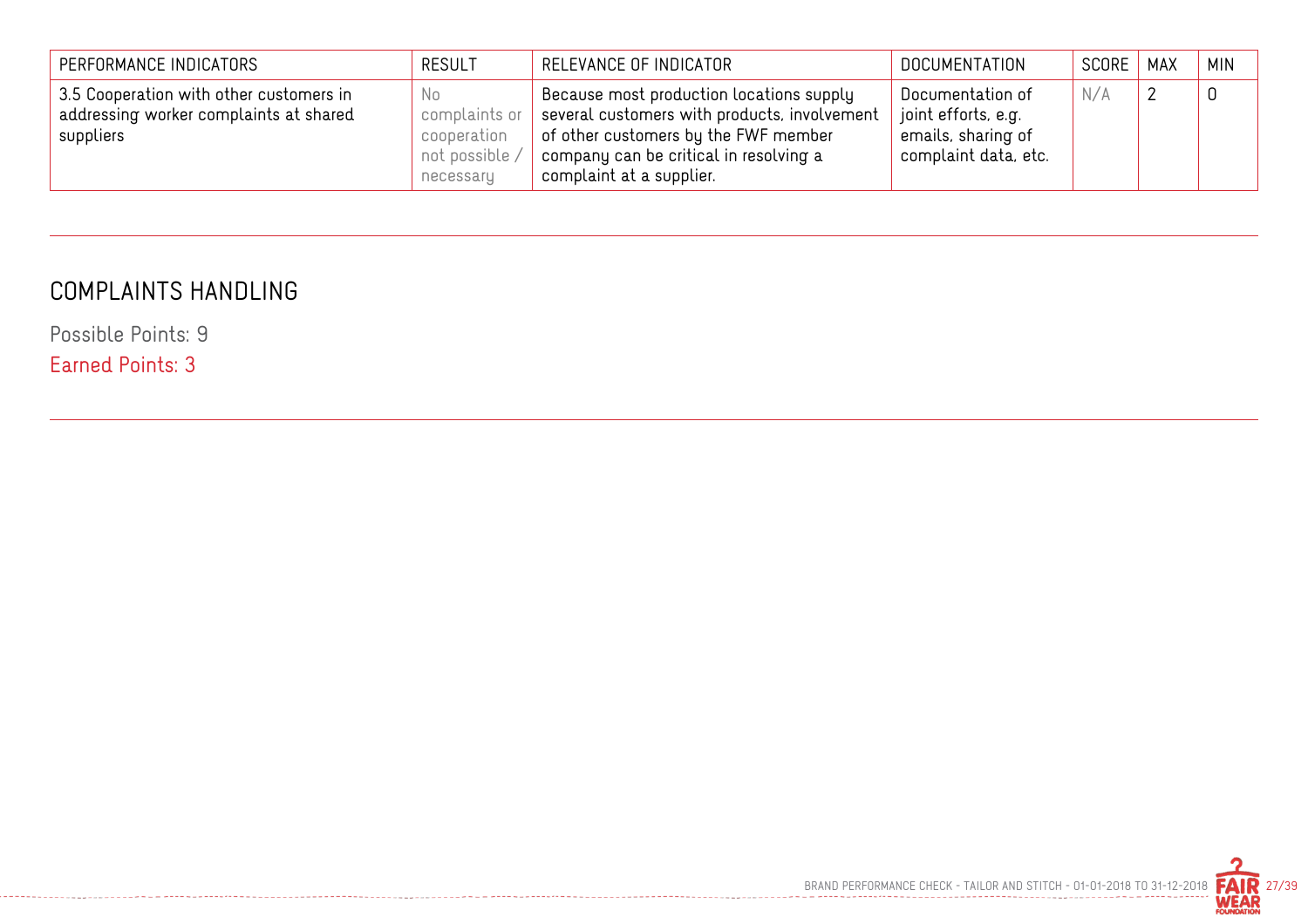### 4. TRAINING AND CAPACITY BUILDING

| PERFORMANCE INDICATORS                                               | <b>RESULT</b> | RELEVANCE OF INDICATOR                                                                                                                                                                                                                | DOCUMENTATION                                            | SCORE MAX | <b>MIN</b> |
|----------------------------------------------------------------------|---------------|---------------------------------------------------------------------------------------------------------------------------------------------------------------------------------------------------------------------------------------|----------------------------------------------------------|-----------|------------|
| 4.1 All staff at member company are made<br>aware of FWF membership. | Yes           | Preventing and remediating problems often<br>requires the involvement of many different<br>departments; making all staff aware of FWF<br>membership requirements helps to support<br>cross-departmental collaboration when<br>needed. | Emails, trainings,<br>presentation,<br>newsletters, etc. |           | 0          |

Comment: Tailor and Stitch is a relatively small company where information is easily shared among relevant staff therefore all staff are aware of FWF membership. This is done via weekly meetings together with the team based in India, who skype into the meetings.

| PERFORMANCE INDICATORS                                                              | <b>RESULT</b> | RELEVANCE OF INDICATOR                                                                                                                                                               | DOCUMENTATION                                                                                    | SCORE | <b>MAX</b> | <b>MIN</b> |
|-------------------------------------------------------------------------------------|---------------|--------------------------------------------------------------------------------------------------------------------------------------------------------------------------------------|--------------------------------------------------------------------------------------------------|-------|------------|------------|
| 4.2 All staff in direct contact with suppliers<br>are informed of FWF requirements. | Yes           | Sourcing, purchasing and CSR staff at a<br>minimum should possess the knowledge<br>necessary to implement FWF requirements<br>and advocate for change within their<br>organisations. | <b>FWF Seminars or</b><br>equivalent trainings<br>provided;<br>presentations,<br>curricula, etc. |       |            | $-$        |

Comment: Tailor and Stitch is a relatively small company, where CSR and sustainability fall under the production team, with one CSR lead. All other staff members in direct contact with suppliers are informed of FWF requirements during meetings and are also responsible for the follow up of compliance issues at suppliers.

| PERFORMANCE INDICATORS                                                                       | <b>RESULT</b>                                       | RELEVANCE OF INDICATOR                                                                                                                                                                               | DOCUMENTATION                                                                  | SCORE | MAX | <b>MIN</b> |
|----------------------------------------------------------------------------------------------|-----------------------------------------------------|------------------------------------------------------------------------------------------------------------------------------------------------------------------------------------------------------|--------------------------------------------------------------------------------|-------|-----|------------|
| 4.3 All sourcing contractors/agents are<br>informed about FWF's Code of Labour<br>Practices. | Member does not<br><b>USE</b><br>agents/contractors | Agents have the potential to either<br>support or disrupt CoLP implementation.<br>It is the responsibility of member<br>company to ensure agents actively<br>support the implementation of the CoLP. | Correspondence with<br>agents, trainings for<br>agents, FWF audit<br>findings. | N/A   |     |            |

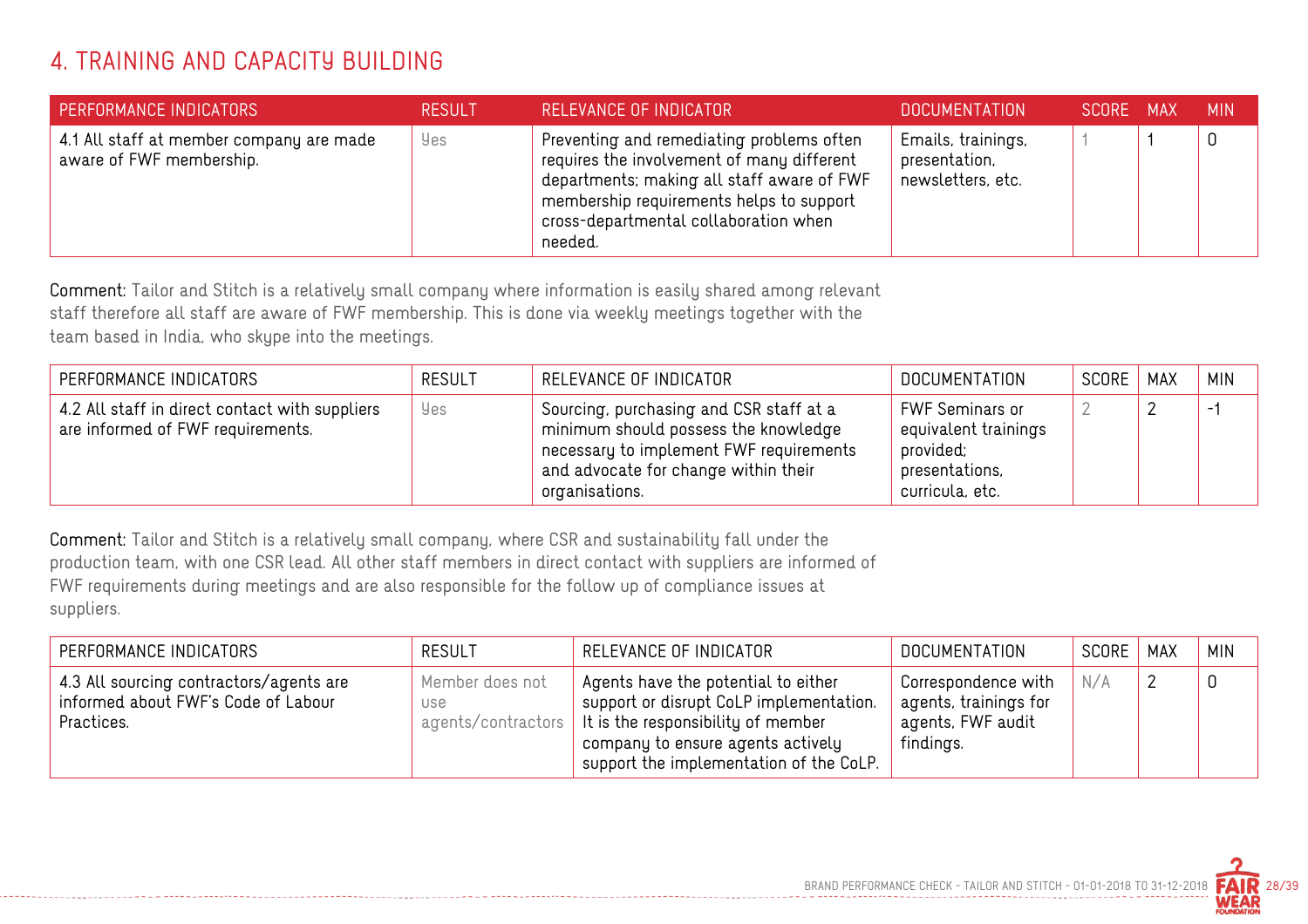| PERFORMANCE INDICATORS                                                                                                | <b>RESULT</b> | RELEVANCE OF INDICATOR                                                                                                                                                                                                                                                               | <b>DOCUMENTATION</b>                                                                                                                                                                              | SCORE | <b>MAX</b> | <b>MIN</b> |
|-----------------------------------------------------------------------------------------------------------------------|---------------|--------------------------------------------------------------------------------------------------------------------------------------------------------------------------------------------------------------------------------------------------------------------------------------|---------------------------------------------------------------------------------------------------------------------------------------------------------------------------------------------------|-------|------------|------------|
| 4.4 Factory participation in training<br>programmes that support transformative<br>processes related to human rights. | 0%            | Complex human rights issues such as<br>freedom of association or gender-based<br>violence require more in-depth trainings that<br>support factory-level transformative<br>processes. FWF has developed several<br>modules, however, other (member-led)<br>programmes may also count. | Training reports,<br>FWF's data on<br>factories enrolled in<br>training programmes.<br>For alternative<br>training activities:<br>curriculum, training<br>content, participation<br>and outcomes. | 0     | 6          | 0          |

Comment: Tailor and Stitch has not initiated any FWF's Workplace Education Programme (WEP) at any of their suppliers.

Recommendation: FWF encourages members to actively encourage factory participation in training programmes that support transformative processes related to human rights. The member should ensure good quality systematic training of workers and management on these topics.

| PERFORMANCE INDICATORS                                                       | <b>RESULT</b>                                                                                                    | RELEVANCE OF INDICATOR                                                                                                                                   | <b>DOCUMENTATION</b>                                                                                                                                                                              | SCORE | <b>MAX</b>     | <b>MIN</b> |
|------------------------------------------------------------------------------|------------------------------------------------------------------------------------------------------------------|----------------------------------------------------------------------------------------------------------------------------------------------------------|---------------------------------------------------------------------------------------------------------------------------------------------------------------------------------------------------|-------|----------------|------------|
| 4.5 Degree to which member company<br>follows up after a training programme. | No training<br>programmes<br>have been<br>conducted or<br>member<br>produces<br>solely in low-<br>risk countries | After factory-level training programmes,<br>complementary activities such as remediation<br>and changes on brand level will achieve a<br>lasting impact. | Documentation of<br>discussions with<br>factory management<br>and worker<br>representatives,<br>minutes of regular<br>worker-management<br>dialogue meetings or<br>anti-harassment<br>committees. | N/A   | $\overline{2}$ |            |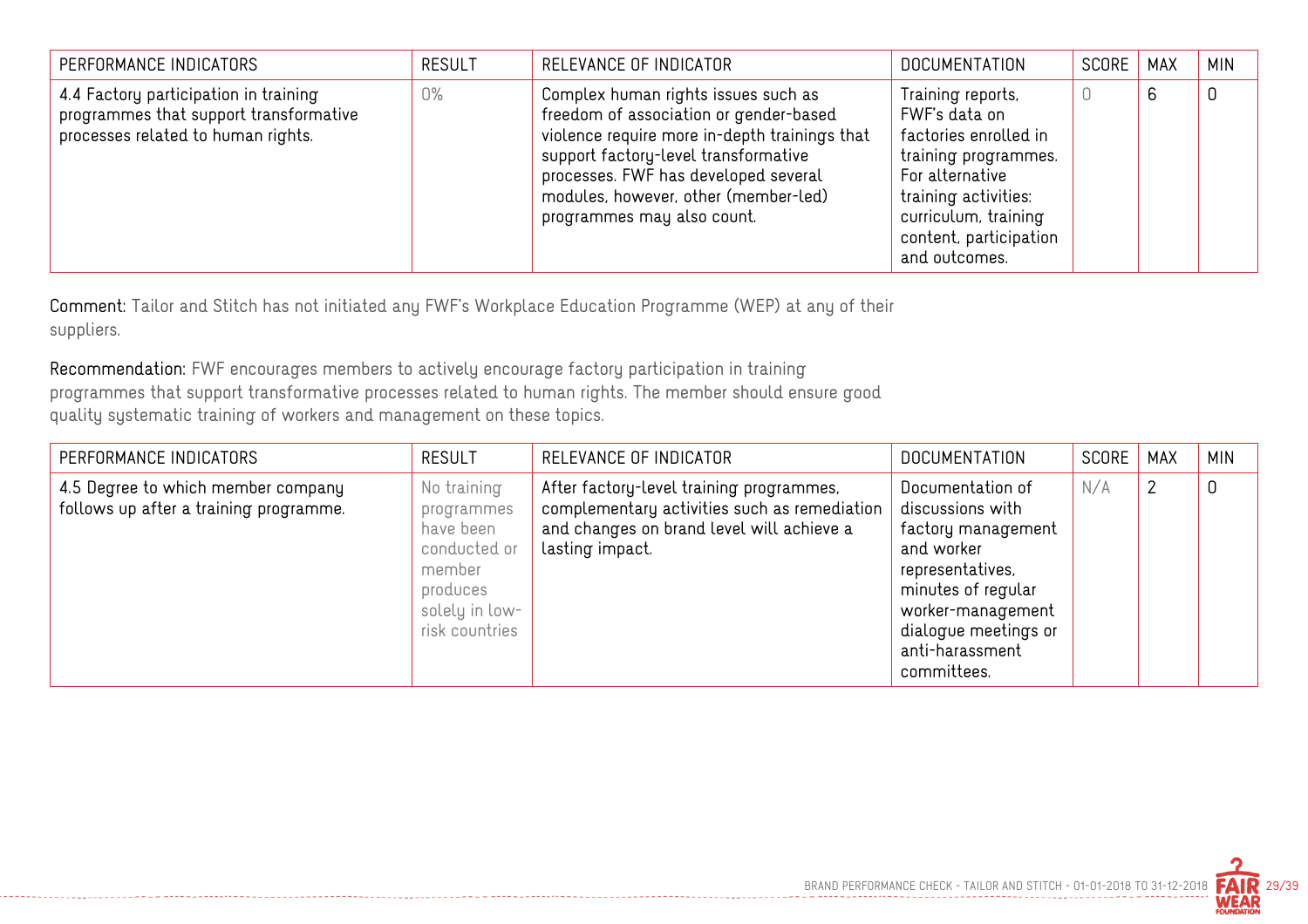#### TRAINING AND CAPACITY BUILDING

-----------------------------------

Possible Points: 9 Earned Points: 3

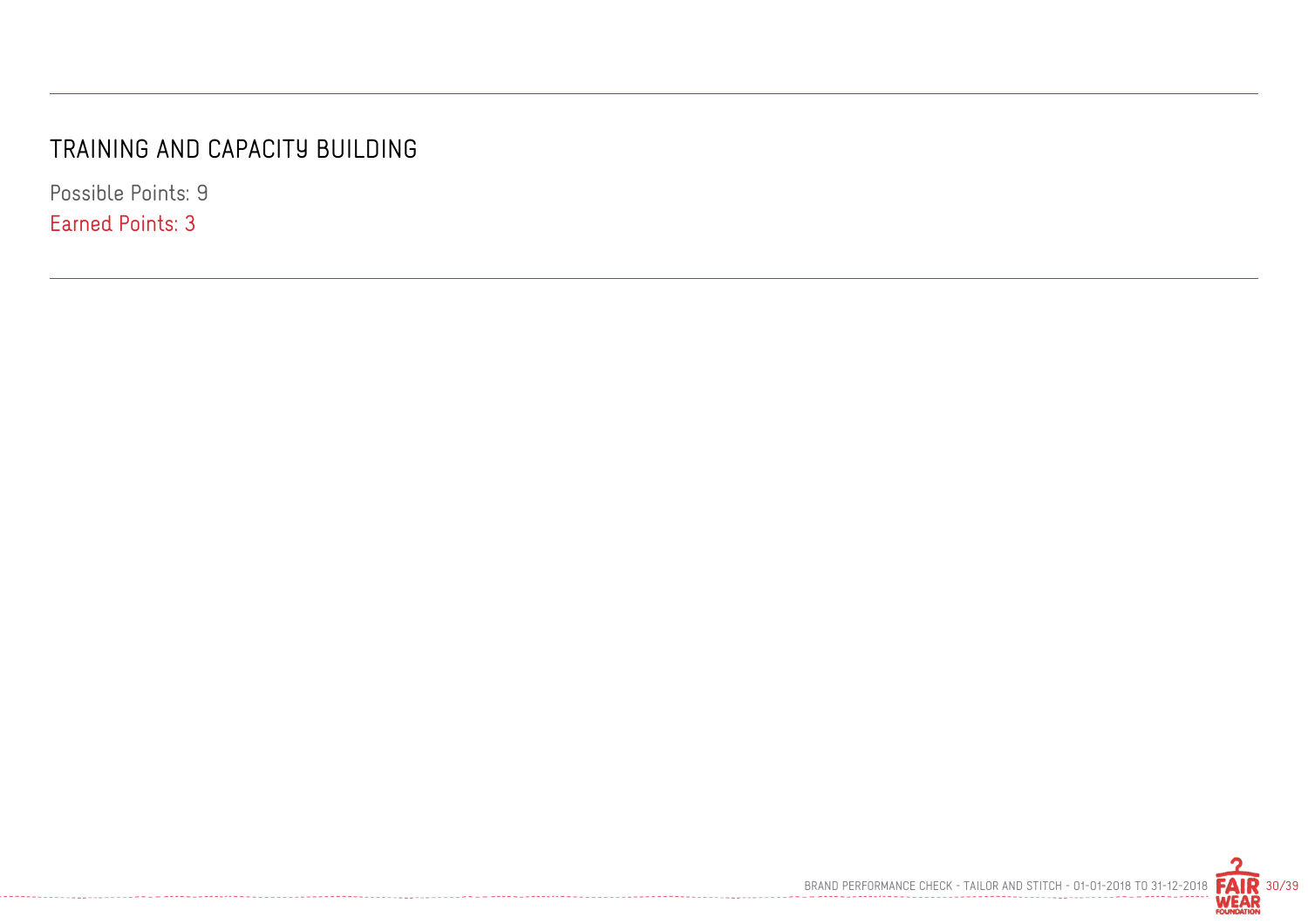#### 5. INFORMATION MANAGEMENT

| PERFORMANCE INDICATORS                                      | <b>RESULT</b> | RELEVANCE OF INDICATOR                                                                                            | <b>DOCUMENTATION</b>                                                                                                                                                                                                          | SCORE MAX |   | <b>MIN</b> |
|-------------------------------------------------------------|---------------|-------------------------------------------------------------------------------------------------------------------|-------------------------------------------------------------------------------------------------------------------------------------------------------------------------------------------------------------------------------|-----------|---|------------|
| 5.1 Level of effort to identify all production<br>locations | Intermediate  | Any improvements to supply chains require<br>member companies to first know all of their<br>production locations. | Supplier information<br>provided by member<br>company. Financial<br>records of previous<br>financial year.<br>Documented efforts<br>by member company<br>to update supplier<br>information from its<br>monitoring activities. | 3         | 6 | $-2$       |

Comment: Tailor and Stitch has made efforts to visit each of their main supplier, in which subcontractors or homeworkers are discussed. In the new Tailor and Stitch company code of conduct signed by suppliers, products are not permitted to leave the facilities unless otherwise agreed between client and supplier.

Tailor and Stitch has demonstrated efforts to identify and register all production locations, however not all suppliers have been visited recently, thus there is a risk of unauthorised subcontracting at their Turkish and Chinese supplier.

Recommendation: FWF recommends Tailor and Stitch to visit all production locations regularly and make sure all information about their suppliers, including production locations are still up to date.

| PERFORMANCE INDICATORS                                                                                                              | <b>RESULT</b> | RELEVANCE OF INDICATOR                                                                                                                                                              | DOCUMENTATION                                                                                                                          | SCORE | <b>MAX</b> | <b>MIN</b> |
|-------------------------------------------------------------------------------------------------------------------------------------|---------------|-------------------------------------------------------------------------------------------------------------------------------------------------------------------------------------|----------------------------------------------------------------------------------------------------------------------------------------|-------|------------|------------|
| 5.2 CSR and other relevant staff actively share<br>information with each other about working<br>conditions at production locations. | Yes           | CSR, purchasing and other staff who interact<br>with suppliers need to be able to share<br>information in order to establish a coherent<br>and effective strategy for improvements. | Internal information<br>system; status CAPs,<br>reports of meetings<br>of purchasing/CSR;<br>systematic way of<br>storing information. |       |            | $-$        |

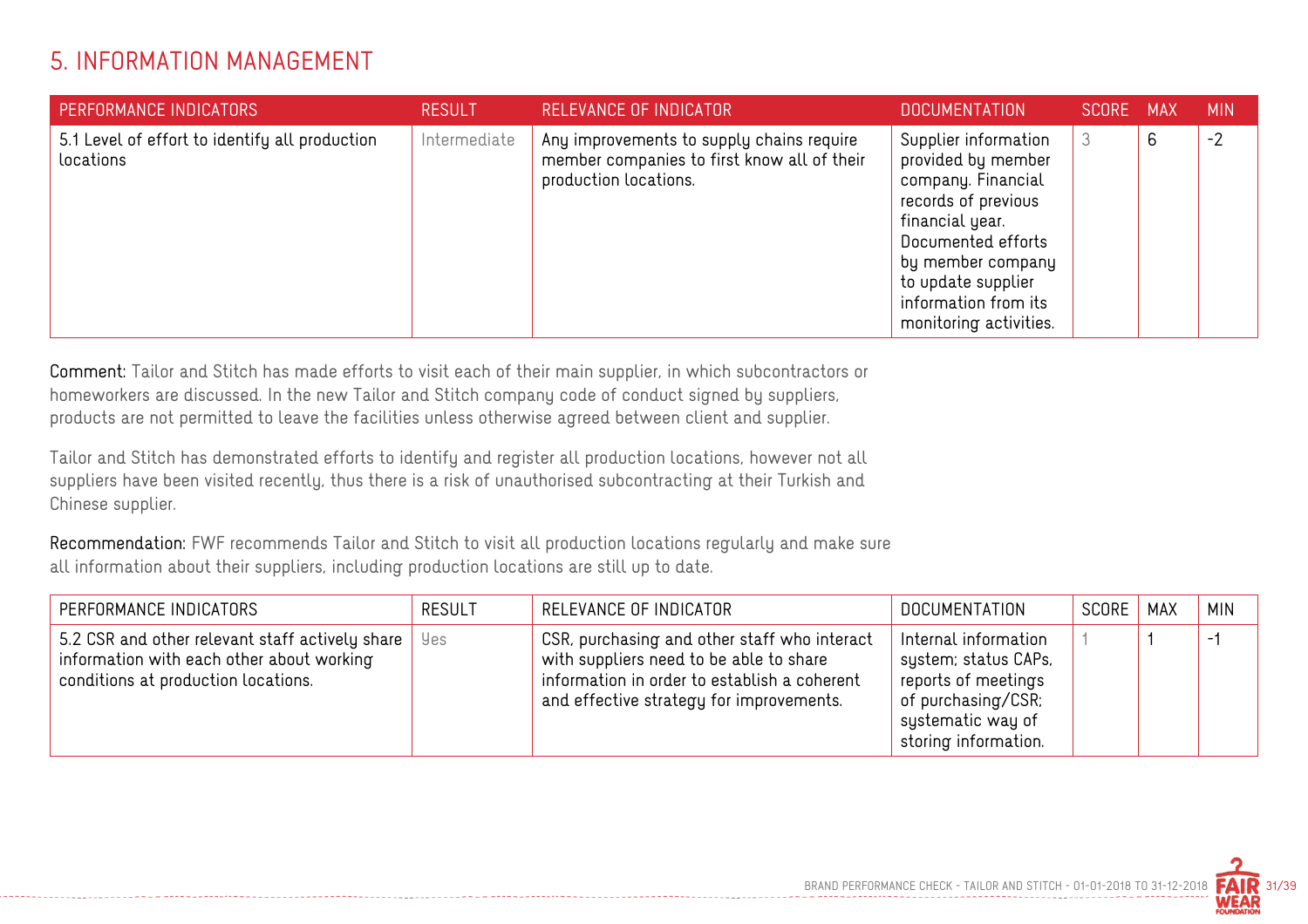Comment: Tailor and Stitch's team is fairly small and they share information on conditions at production locations regularly, via meetings and shared emails. After a factory visit staff is informed about the working conditions situation in the factory.

#### INFORMATION MANAGEMENT

Possible Points: 7 Earned Points: 4

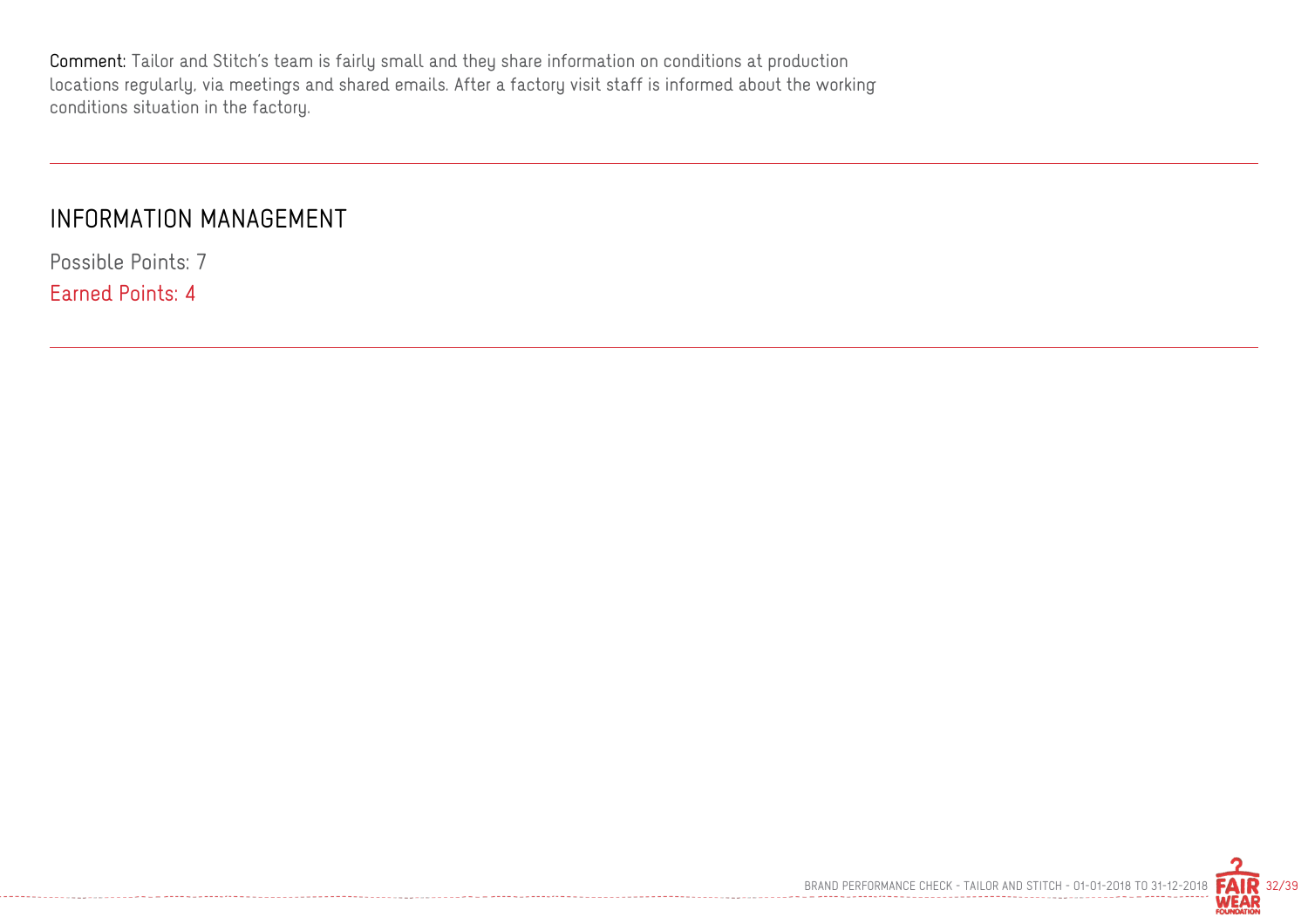#### 6. TRANSPARENCY

| PERFORMANCE INDICATORS                                                     | <b>RESULT</b>                                                                                  | RELEVANCE OF INDICATOR                                                                                                                                                                                                                                                                                                                 | <b>DOCUMENTATION</b>                                                                                                                  | SCORE MAX | <b>MIN</b> |
|----------------------------------------------------------------------------|------------------------------------------------------------------------------------------------|----------------------------------------------------------------------------------------------------------------------------------------------------------------------------------------------------------------------------------------------------------------------------------------------------------------------------------------|---------------------------------------------------------------------------------------------------------------------------------------|-----------|------------|
| 6.1 Degree of member company compliance<br>with FWF Communications Policy. | Minimum<br>communications  <br>requirements<br>are met AND no<br>significant<br>problems found | FWF's communications policy exists to<br>ensure transparency for consumers and<br>stakeholders, and to ensure that member<br>communications about FWF are accurate.<br>Members will be held accountable for their<br>own communications as well as the<br>communications behaviour of 3rd-party<br>retailers, resellers and customers. | FWF membership is<br>communicated on<br>member's website;<br>other<br>communications in<br>line with FWF<br>communications<br>policy. |           | $-3$       |

| PERFORMANCE INDICATORS                                         | <b>RESULT</b>                                                                                                                   | RELEVANCE OF INDICATOR                                                                                                      | <b>DOCUMENTATION</b>                                                                                                                             | SCORE | MAX | <b>MIN</b>  |
|----------------------------------------------------------------|---------------------------------------------------------------------------------------------------------------------------------|-----------------------------------------------------------------------------------------------------------------------------|--------------------------------------------------------------------------------------------------------------------------------------------------|-------|-----|-------------|
| 6.2 Member company engages in advanced<br>reporting activities | Published<br>Brand<br>Performance<br>Checks, audit<br>reports,<br>and/or other<br>efforts lead<br>to increased<br>transparency. | Good reporting by members helps to ensure<br>the transparency of FWF's work and shares<br>best practices with the industry. | Member company<br>publishes one or more<br>of the following on<br>their website: Brand<br>Performance Check,<br>Audit Reports,<br>Supplier List. |       | ∸   | $\mathbf 0$ |

Comment: Tailor and Stitch publishes its Brand Performance Checks online. Tailor and Stitch is having internal discussions about disclosing their supplier list, however still has concerns over competitors having direct access to their suppliers.

---------------------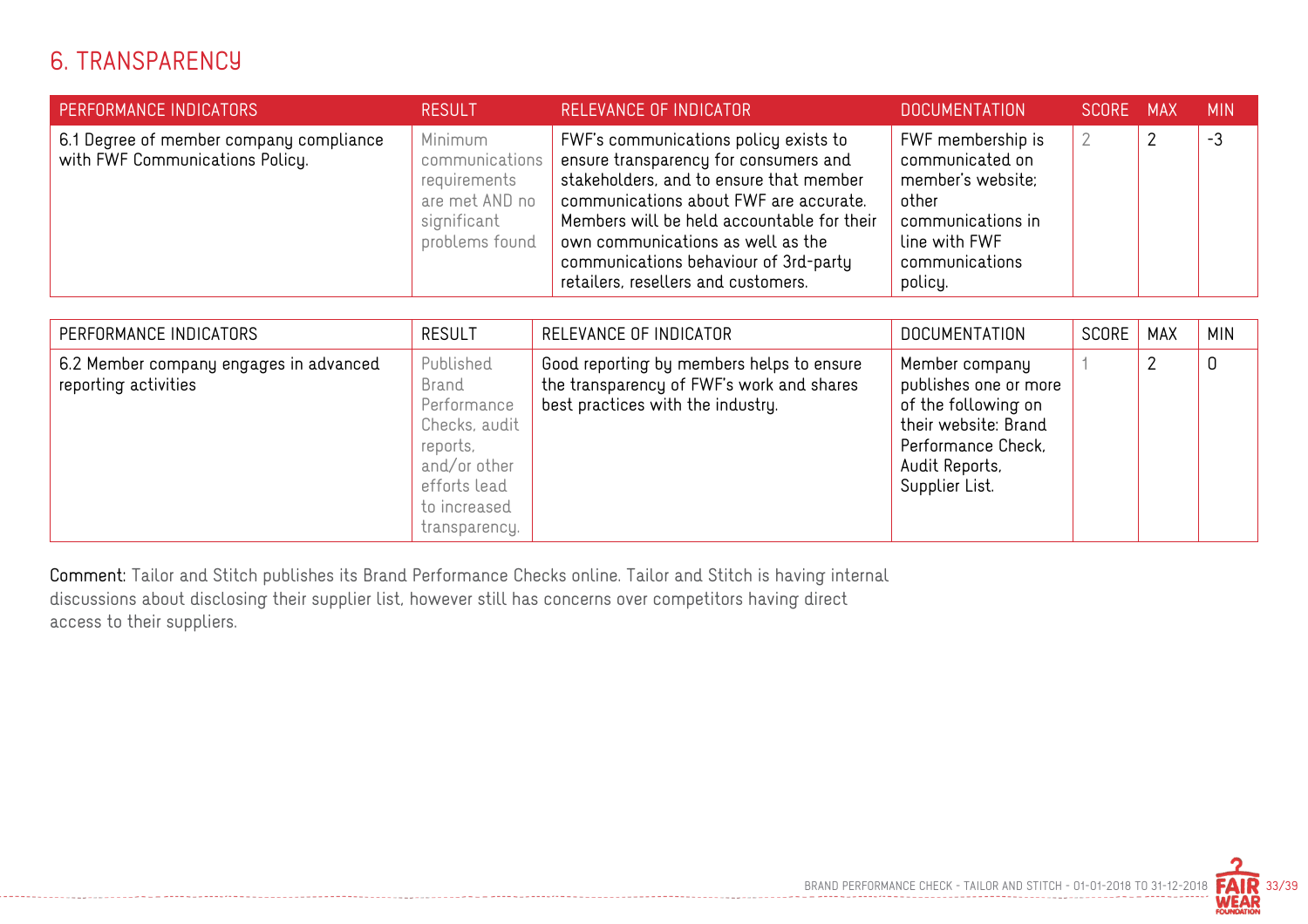| PERFORMANCE INDICATORS                                                                | <b>RESULT</b>                                                                                         | RELEVANCE OF INDICATOR                                                                                                                                                                                                                               | <b>DOCUMENTATION</b>                                                    | SCORE | <b>MAX</b> | <b>MIN</b> |
|---------------------------------------------------------------------------------------|-------------------------------------------------------------------------------------------------------|------------------------------------------------------------------------------------------------------------------------------------------------------------------------------------------------------------------------------------------------------|-------------------------------------------------------------------------|-------|------------|------------|
| 6.3 Social Report is submitted to FWF and is<br>published on member company's website | Complete<br>and accurate<br>report<br>submitted to<br>FWF AND<br>published on<br>member's<br>website. | The social report is an important tool for<br>members to transparently share their efforts<br>with stakeholders. Member companies should<br>not make any claims in their social report<br>that do not correspond with FWF's<br>communication policy. | Social report that is in<br>line with FWF's<br>communication<br>policy. |       |            | $-1$       |

Comment: Tailor and Stitch have completed and submitted the social report.

--------------

#### **TRANSPARENCY**

Possible Points: 6 Earned Points: 5

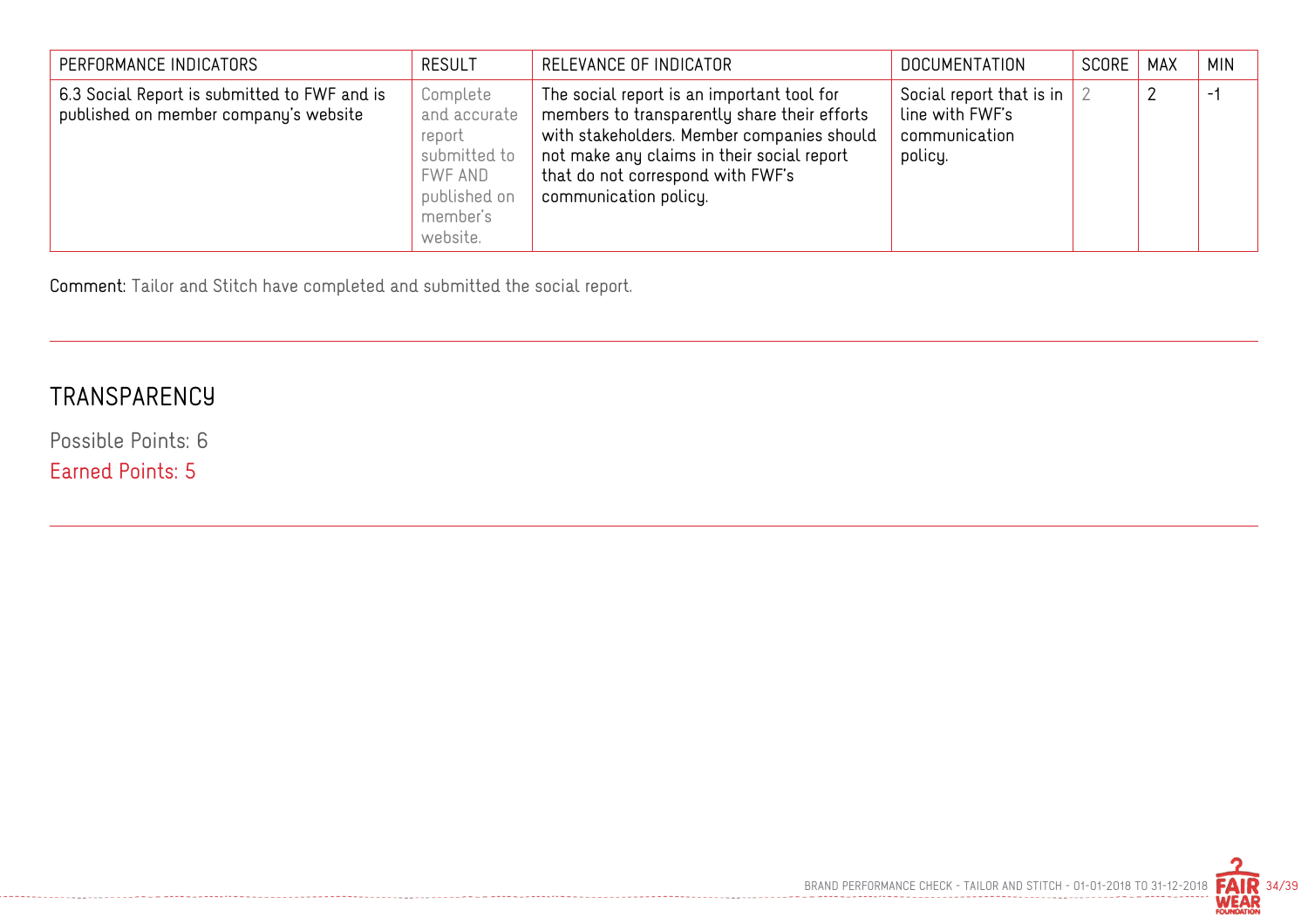## 7. EVALUATION

| PERFORMANCE INDICATORS                                                                                 | <b>RESULT</b> | RELEVANCE OF INDICATOR                                                                                                          | <b>DOCUMENTATION</b>                                       | SCORE MAX | <b>MIN</b> |
|--------------------------------------------------------------------------------------------------------|---------------|---------------------------------------------------------------------------------------------------------------------------------|------------------------------------------------------------|-----------|------------|
| 7.1 Systemic annual evaluation of FWF<br>membership is conducted with involvement of<br>top management | yes           | An annual evaluation involving top<br>management ensures that FWF policies are<br>integrated into the structure of the company. | Meeting minutes,<br>verbal reporting,<br>Powerpoints, etc. |           |            |

Comment: Tailor and Stitch evaluates FWF membership throughout the year, by management as well as production team including the person responsible for CSR.

| PERFORMANCE INDICATORS                                                                                                           | <b>RESULT</b> | RELEVANCE OF INDICATOR                                                                                                                                                                                                          | <b>DOCUMENTATION</b>                                                                                                                          | SCORE | MAX | <b>MIN</b> |
|----------------------------------------------------------------------------------------------------------------------------------|---------------|---------------------------------------------------------------------------------------------------------------------------------------------------------------------------------------------------------------------------------|-----------------------------------------------------------------------------------------------------------------------------------------------|-------|-----|------------|
| 7.2 Level of action/progress made on required<br>changes from previous Brand Performance<br>Check implemented by member company. | 50%           | In each Brand Performance Check report, FWF<br>may include requirements for changes to<br>management practices. Progress on achieving<br>these requirements is an important part of<br>FWF membership and its process approach. | Member company<br>should show<br>documentation<br>related to the specific<br>requirements made in<br>the previous Brand<br>Performance Check. |       | 4   | $-2$       |

Comment: Based on the previous performance check, Tailor and Stitch received requirements of making sure all new production locations had signed and return the questionnaire with the Code of Labour Practices before first bulk orders are placed. This was achieved for 2018, Tailor and Stitch was able to provide evidence both for the new suppliers as well as the previous missing questionnaires.

Tailor and Stitch was also required to make sure that all supplier locations were disclosed including their relevant financial data. Tailor and Stitch thoroughly followed up on this requirement and has now listed all the new found subcontractors per supplier.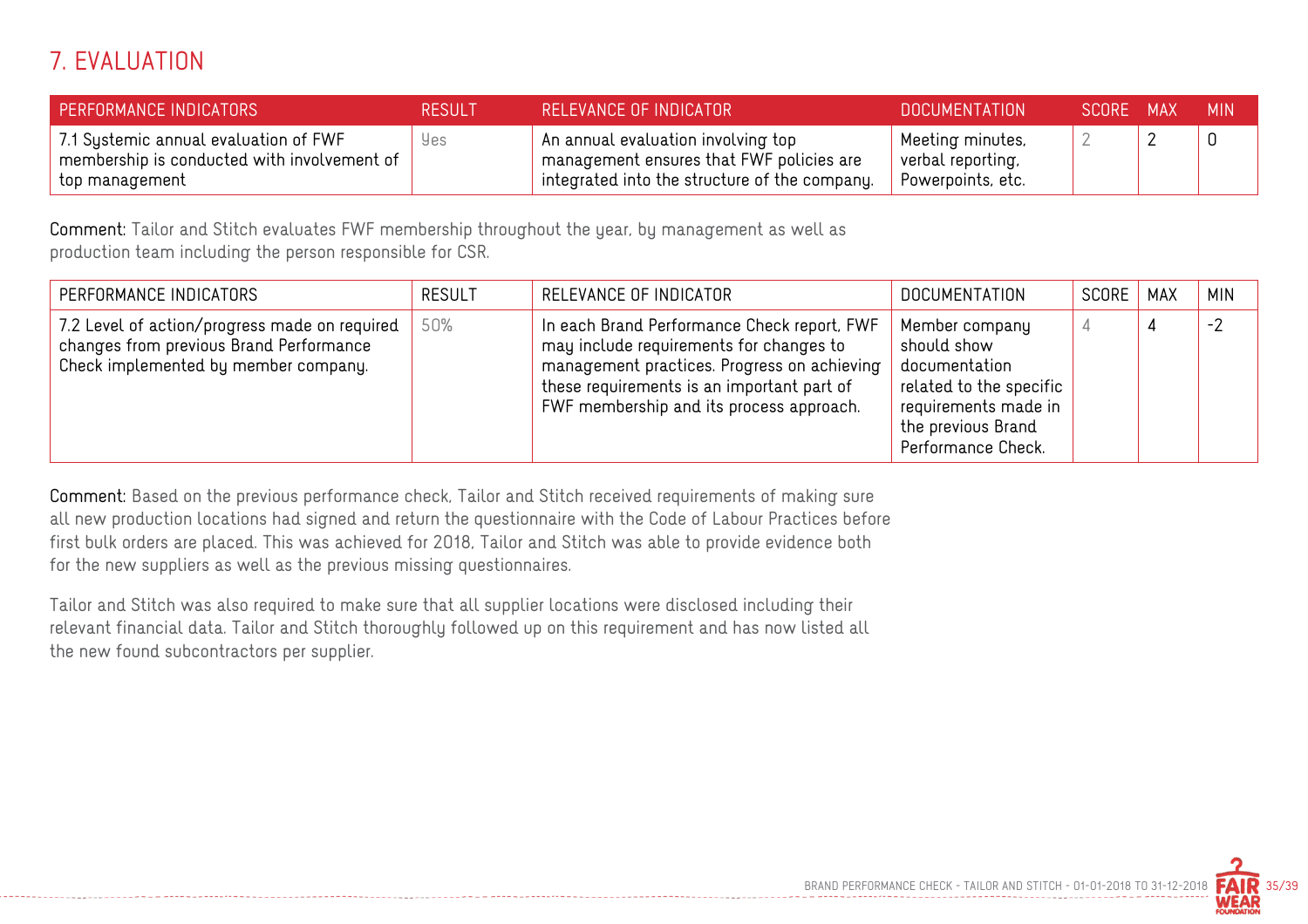Finally, Tailor and Stitch had the requirement to make sure that all suppliers and their workers are systematically informed about FWF and the implementation of the Code of Labour Practices. This can be done via the participation in a FWF Workplace Education Programme (where WEP is offered; by production volume). Tailor and Stitch did not follow up on this requirement due to financial limitations, however has started planning for a training in the future.

Whilst Tailor and Stitch did not respond to all requirements, the company made some overall progress on required changes from previous Brand Performance Check.

Requirement: It is required to work towards remediation of previous requirements from the last Brand Performance Check. Further engagement needs to be taken with regard to the following requirements on systematically informing suppliers about FWF and the implementation of the Code of Labour Practices.

#### EVALUATION

Possible Points: 6 Earned Points: 6

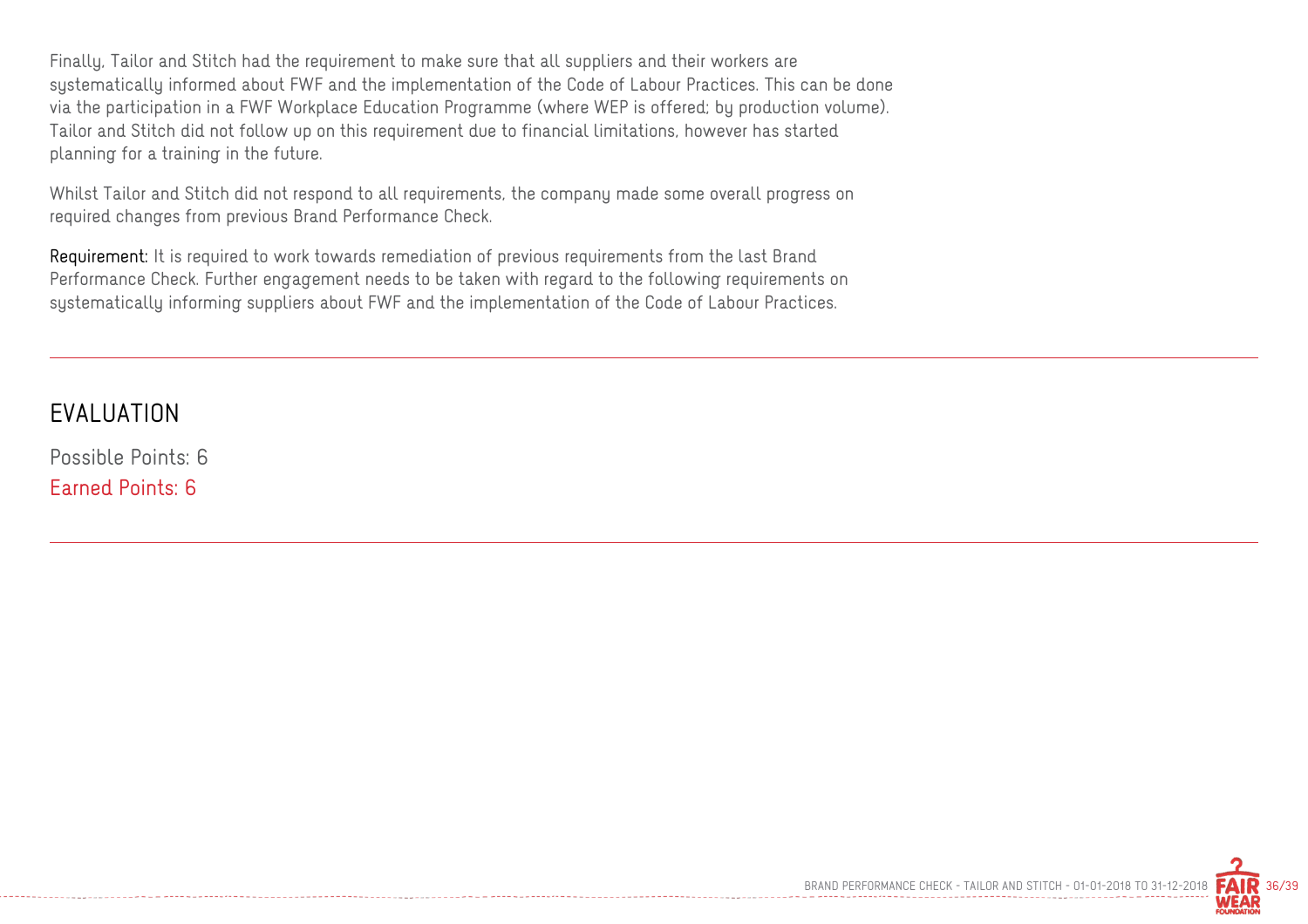#### RECOMMENDATIONS TO FWF

Tailor and Stitch recommends FWF to improve their communication especially when there is a shift of brand contact person to ensure smooth transition.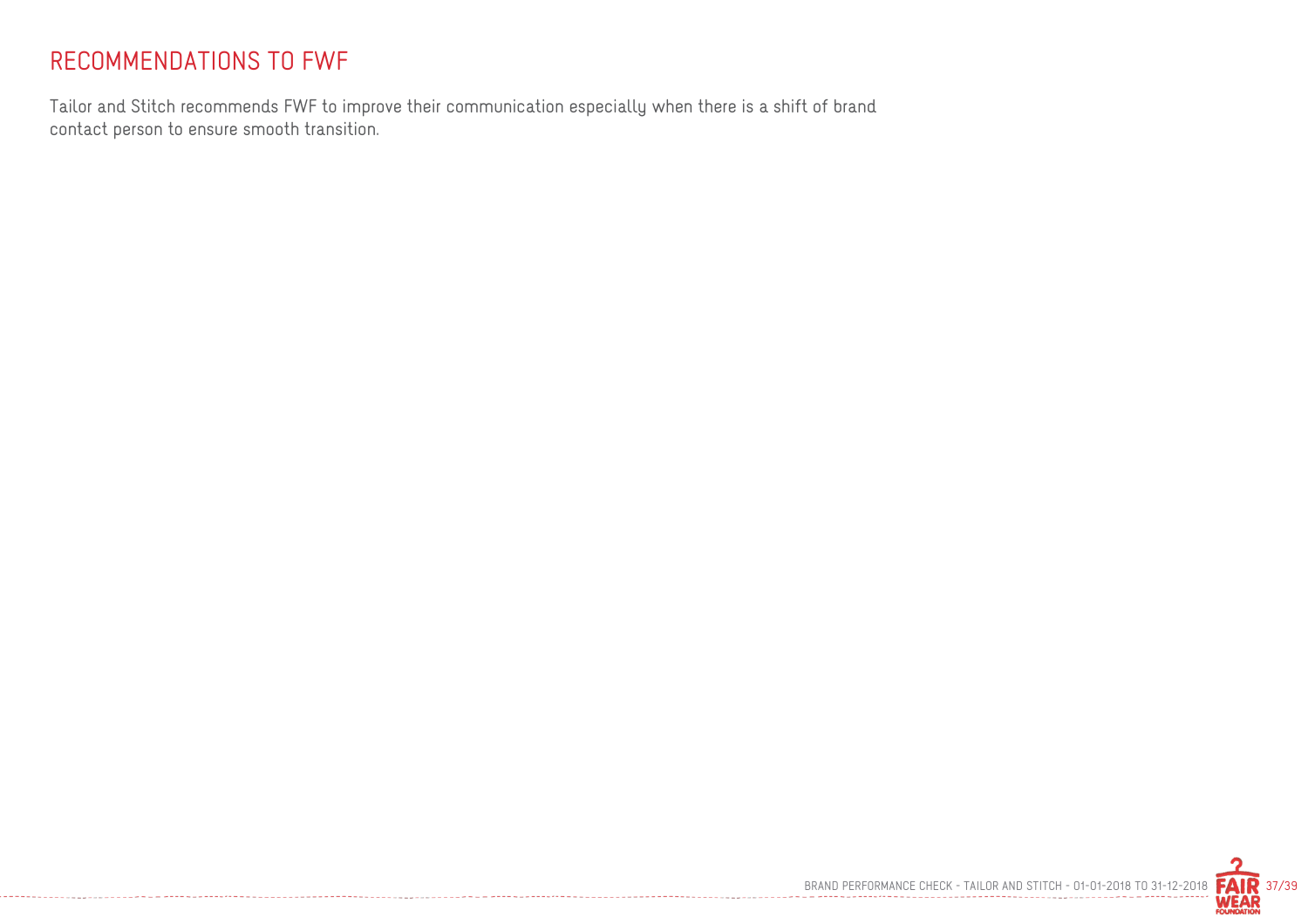## SCORING OVERVIEW

| <b>CATEGORY</b>                | <b>EARNED</b> | <b>POSSIBLE</b> |
|--------------------------------|---------------|-----------------|
| <b>Purchasing Practices</b>    | 20            | 47              |
| Monitoring and Remediation     | 21            | 30              |
| <b>Complaints Handling</b>     | 3             | 9               |
| Training and Capacity Building | 3             | 9               |
| Information Management         | 4             |                 |
| Transparency                   | 5             | 6               |
| Evaluation                     | 6             | 6               |
| Totals:                        | 62            | 114             |

BENCHMARKING SCORE (EARNED POINTS DIVIDED BY POSSIBLE POINTS)

54

PERFORMANCE BENCHMARKING CATEGORY

Good